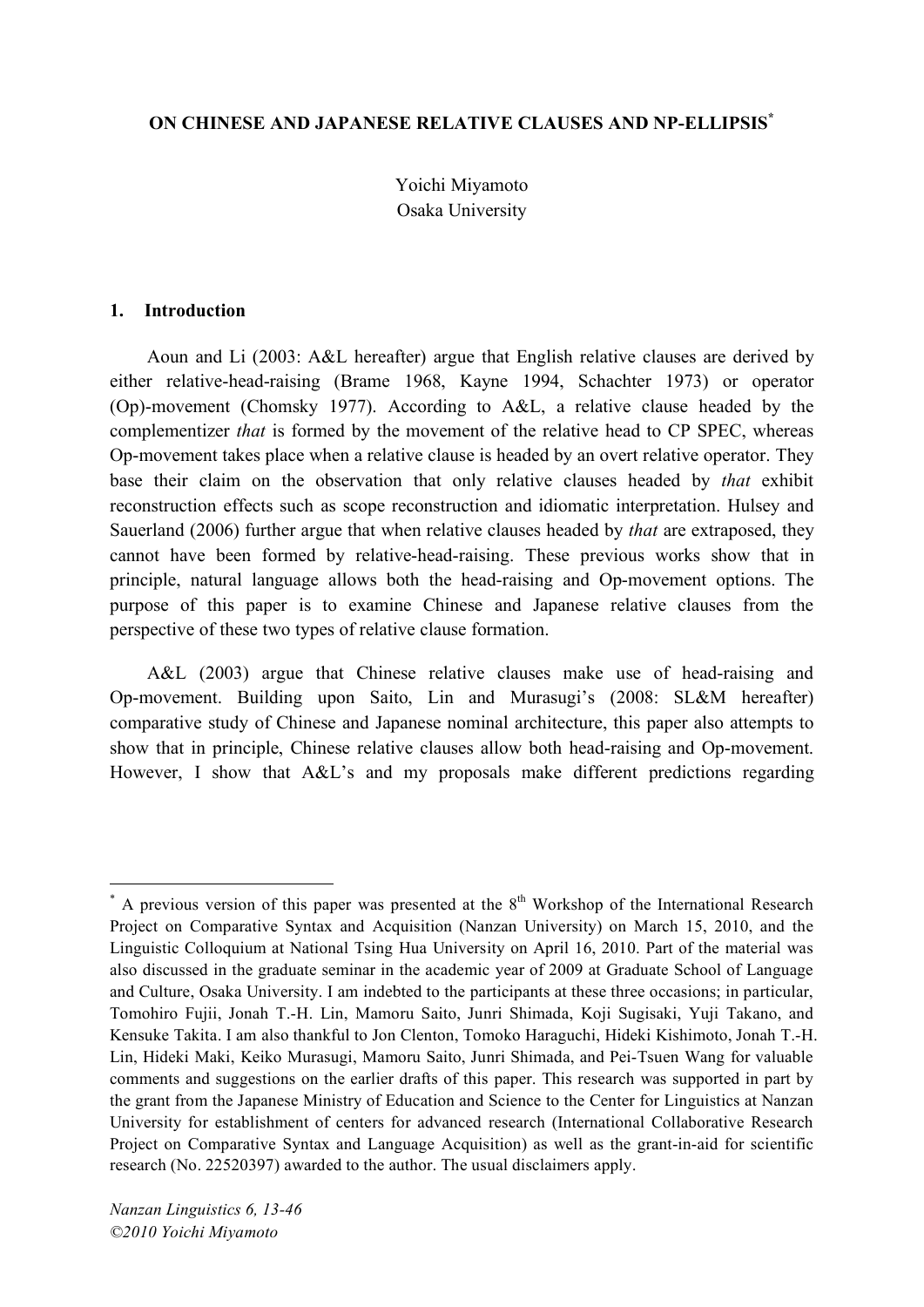NP-ellipsis to be triggered by a relative clause in one context.<sup>1</sup> Support for my proposal comes in the form of an examination of the (un)availability of NP-ellipsis in this particular context. My proposal also allows us to dispense with A&L's auxiliary condition on the identification requirement on the relative Op.

If we turn our attention to other East Asian languages, we find that Japanese relative clauses behave differently from their Chinese counterparts. Japanese relative clauses have been argued to be TPs (Saito 1985, Murasugi 1991). I suggest that the absence of the Japanese equivalent of *de* prevents Japanese from adopting the head-raising option and therefore, a relative clause must make use of an adjunction structure in this language (Murasugi 1991). As a consequence, no NP-ellipsis is allowed in Japanese.

The organization of this paper is as follows. Section 2 introduces Simpson's (2002)/SL&M's proposal on relative clauses in Chinese. In Section 3, I propose that not only Kaynean head-raising but also Op-movement is available in Chinese relative clauses. I name this the "hybrid" hypothesis. I also show in this section that these two options are not always equally available due to independent reasons. In Section 4, I turn to introduce A&L's seminal work on relative clauses in Chinese. Of our particular interest is their finding that a certain type of relative clause in Chinese can trigger NP-ellipsis. Section 5 aims to support the hybrid hypothesis by examining NP-ellipsis in two different contexts. When discussing these two contexts, I compare predictions made by our hybrid hypothesis and those made by A&L. In Section 6, I discuss relative clauses with resumption in Chinese and show that the unavailability of NP-ellipsis is not problematic for the hybrid hypothesis. In Section 7, I speculate that the predicate of a relative clause in the noun-modifying form, or the *rentai* form under traditional Japanese grammar, leads to the lack of the head-raising option in Japanese. Section 8 concludes this paper.

## **2. Kaynean Head-Raising in Chinese Relative Clauses**

## **2.1. Simpson (2002)/Saito, Lin and Murasugi (2008)**

Simpson (2002) and SL&M propose an analysis of Chinese relative clauses, which is based on Kayne (1994). In order to illustrate the essence of their proposal, let us consider the example in  $(1)$ :<sup>2</sup>

<sup>&</sup>lt;sup>1</sup> Under the Kaynean approach to relative clauses, standard "NP-ellipsis" should be understood as CP-ellipsis. In this paper, I use the term "NP-ellipsis" for CP-ellipsis, unless necessary, because of the familiarity of the terminology in point.

<sup>2</sup> Abbreviations used in this paper are as follows:

Acc = accusative,  $CL = classifier$ , Nom = nominative,  $PERF = perfective marker$ ,  $Q = question marker$ ,  $RC =$  relative clause,  $Top =$  topic marker.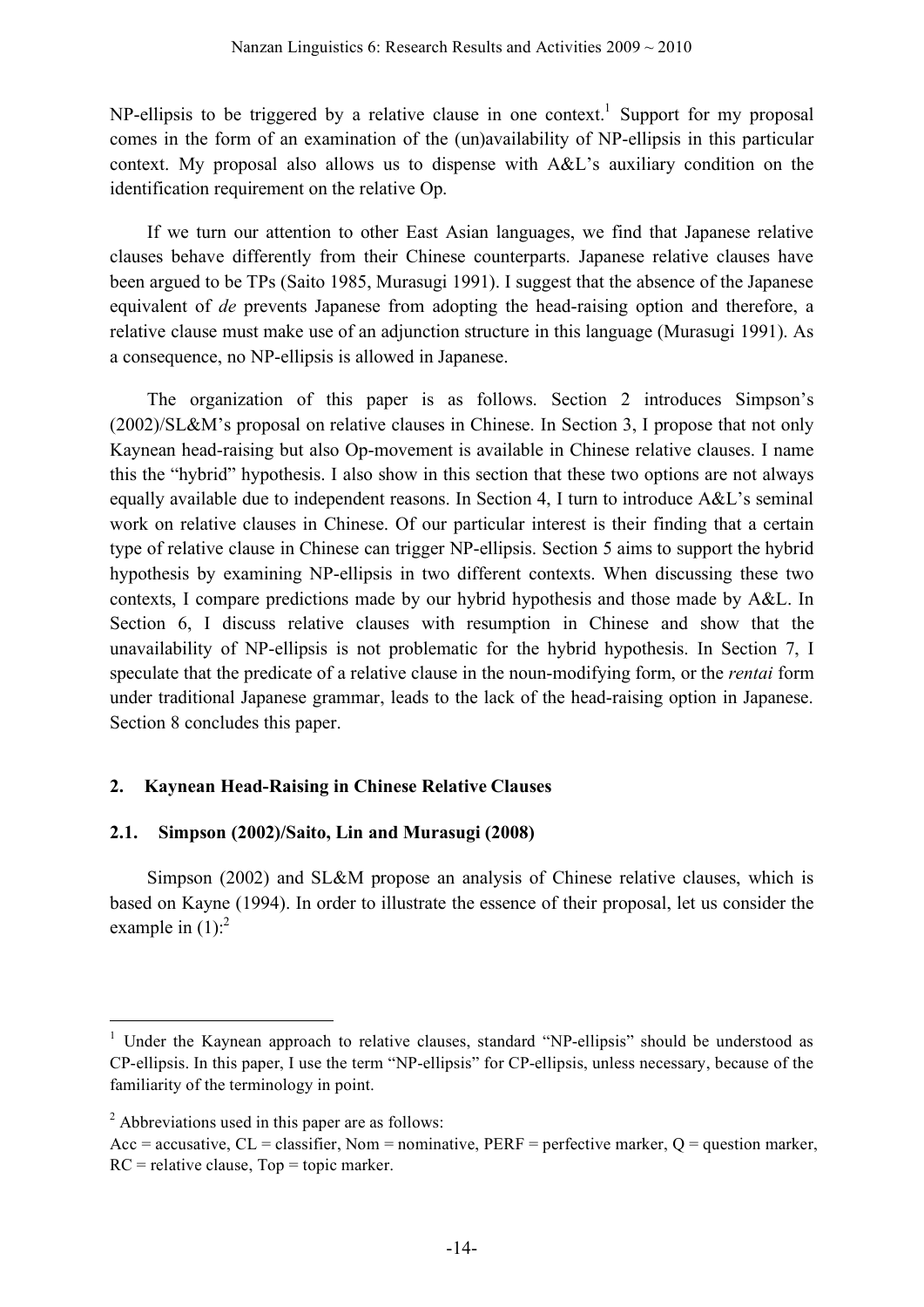(1) [[wo zuotian kanjian] de nanhai] bi **[[ni zuotian kanjian] de** I yesterday see DE boy compare you yesterday see DE **(nanhai)]** geng youqian. boy more rich

'The boy I saw yesterday is richer than the boy you saw yesterday.'

(Saito, Lin and Murasugi 2008: 263)

Under Simpson's/SL&M's proposal, the boldfaced DP has the structure given in (2):



In (2), first, the relative head NP *nanhai* 'boy' is raised out of the relative clause TP to CP SPEC, as shown in (3a). Second, *de*, which is generated in C, is raised to D, which makes DP SPEC and CP SPEC "equidistant" from the CP complement position (Lin, Murasugi and Saito  $2001$ ).<sup>3</sup> The head-movement in point is illustrated in (3b). Finally, the relative clause TP is raised to DP SPEC, as given in (3c).

- (3) a. [DP [CP **[NP nanhai]1** [C' [TP ni zuotian kanjian **t1**] de]]]
	- b.  $\left[\int_{\text{DP}} \int_{\text{D}'} \text{d} \mathbf{e}_2 \left[ \int_{\text{CP}} \int_{\text{NP}} \text{nanhai} \right] \right] \left[ \int_{\text{CP}} \int_{\text{TP}} \text{ni} \text{zuotian} \text{kanjian} \right] \mathbf{t}_1 \right]$

(i) a. Laowang shi zuotian [chi niu-rou mien de]. be yesterday eat beef noodle DE

'It is yesterday that Laowang ate beef noodle.'

(Lin, Murasugi and Saito 2001: 22)

b. Laowang yinggai qu Taipei de. should go DE

'Laowang should go to Taipei.'

(Saito, Lin and Murasugi 2008: 265)

It is therefore not unnatural to assume that *de* is generated as the C head in relative clauses as well.

 <sup>3</sup> SL&M base their claim that the original position of *de* is <sup>C</sup> on the observation that <sup>a</sup> homophone *de* can occupy the C position in cleft sentences as in (ia) and in the sentence-final position as in (ib):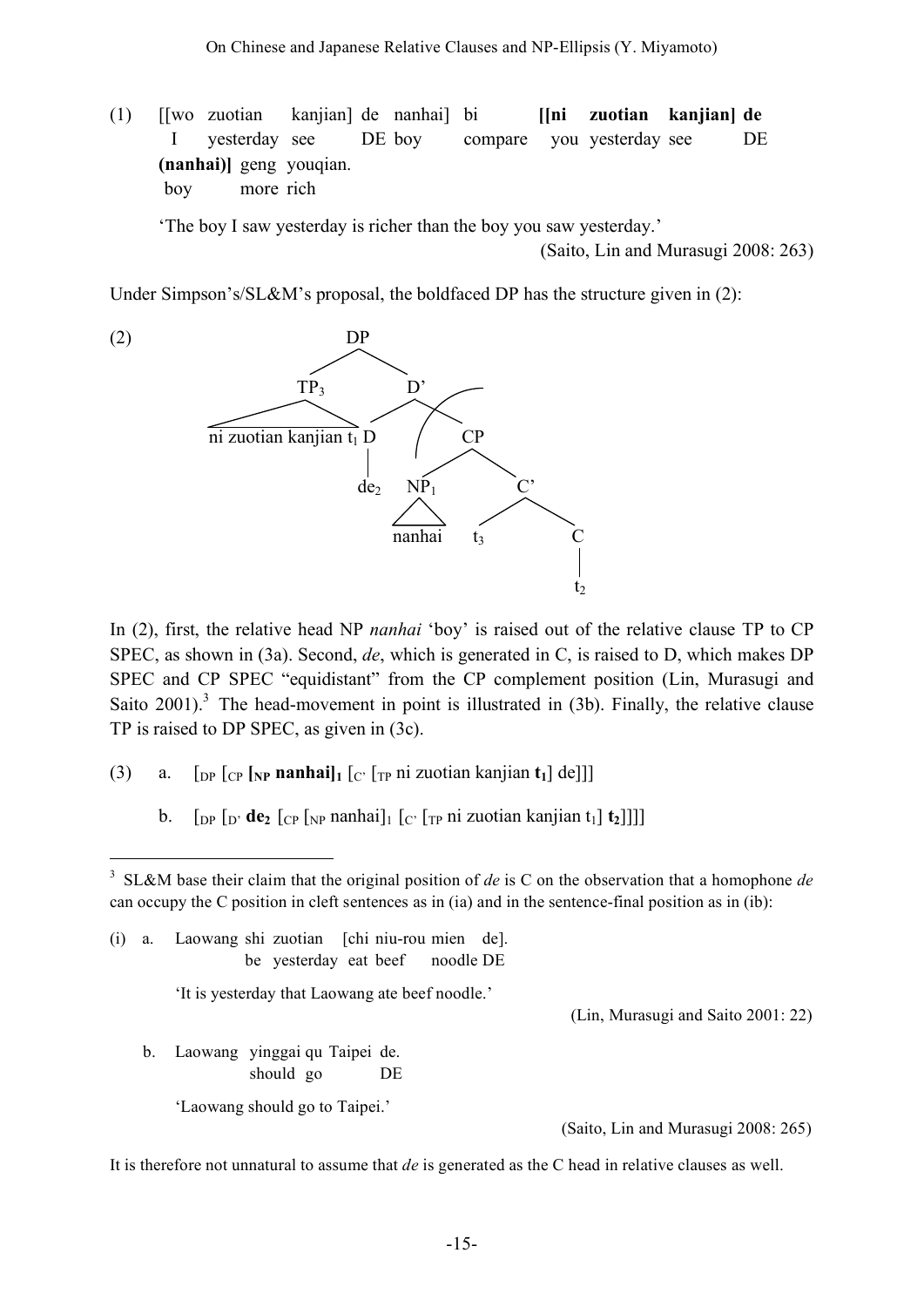# c.  $\int_{\text{DP}} \int_{\text{TP}} \text{ni} \text{zuotian} \text{kanjian } t_1 \vert_3 \int_{\text{D}'} \text{de}_2 \int_{\text{CP}} \int_{\text{NP}} \text{nanhail} \left[ \int_{\text{C}} t_3 \text{ to } 1 \right]$

Notice that Chinese relative clauses can trigger NP-ellipsis (see also Aoun and Li 2003, Huang, Li and Li 2009). For example, the boldfaced NP *nanhai* 'boy' can be elided in (1). In this paper, I assume that empty NPs are licensed by D via proper government in the same way that empty VPs are licensed by I (Saito and Murasugi 1990, Lobeck 1990). The importance here is that NP-ellipsis can take place only when DP SPEC is filled. This requirement on SPEC captures, for instance, the contrast between (4a) and (4b) in English:

- (4) a. John bought  $\lceil_{DP} \rceil_D$  the \*( $\lceil_{NP} \text{car} \rceil$ )].
	- b. John bought  $\lceil_{DP}$ **Mary**  $\lceil_{D'}$ 's ( $\lceil_{NP}$  car])]].

I dub this requirement on SPEC "the SPEC-R" throughout this paper. In (3c), the relative clause satisfies this SPEC-R, and it is not surprising that the CP can be elided in (2).

The question concerning the NP-ellipsis in Chinese is how relative clauses come to occupy DP SPEC. According to Saito and Murasugi (1990), the argument/adjunct asymmetry is a crucial factor in Japanese to determine whether a phrase can trigger NP-ellipsis, and only arguments can be raised to DP SPEC and license the operation in point. Consider (5a, b):

| (5) | a.      | [Hanako-no (taido)]-wa yokunai.<br>[Taroo-no taido]-wa yoi ga,<br>-NO attitude-Top good-not<br>-NO attitude-Top good though |
|-----|---------|-----------------------------------------------------------------------------------------------------------------------------|
|     |         | 'Though Taroo's attitude is good, Hanako's isn't.'                                                                          |
|     | $b_{-}$ | [hare-no hi]-wa yoi ga,<br>$[ame-no*(hi)]-wa$ ochikomu.<br>clear-NO day-Top good though rain-NO day-Top feel-depressed      |
|     |         | 'Clear days are OK, but I feel depressed on rainy days.'                                                                    |
|     |         | (Saito, Lin and Murasugi 2008: 253)                                                                                         |

In (5a), *Taroo-no* and *Hanako-no* are subjects, and thus, they are arguments. Therefore, they can be raised to DP SPEC. Consequently, *Hanako-no* can trigger NP-ellipsis. On the other hand, in (5b), *hare-no* and *ame-no* are neither subjects nor objects, and thus, they are adjuncts. Accordingly, they cannot move to DP SPEC. As a result, *ame-no* cannot trigger NP-ellipsis. It is therefore natural to expect that Japanese relative clauses do not allow NP-ellipsis either. This is in fact the case, as shown in (6):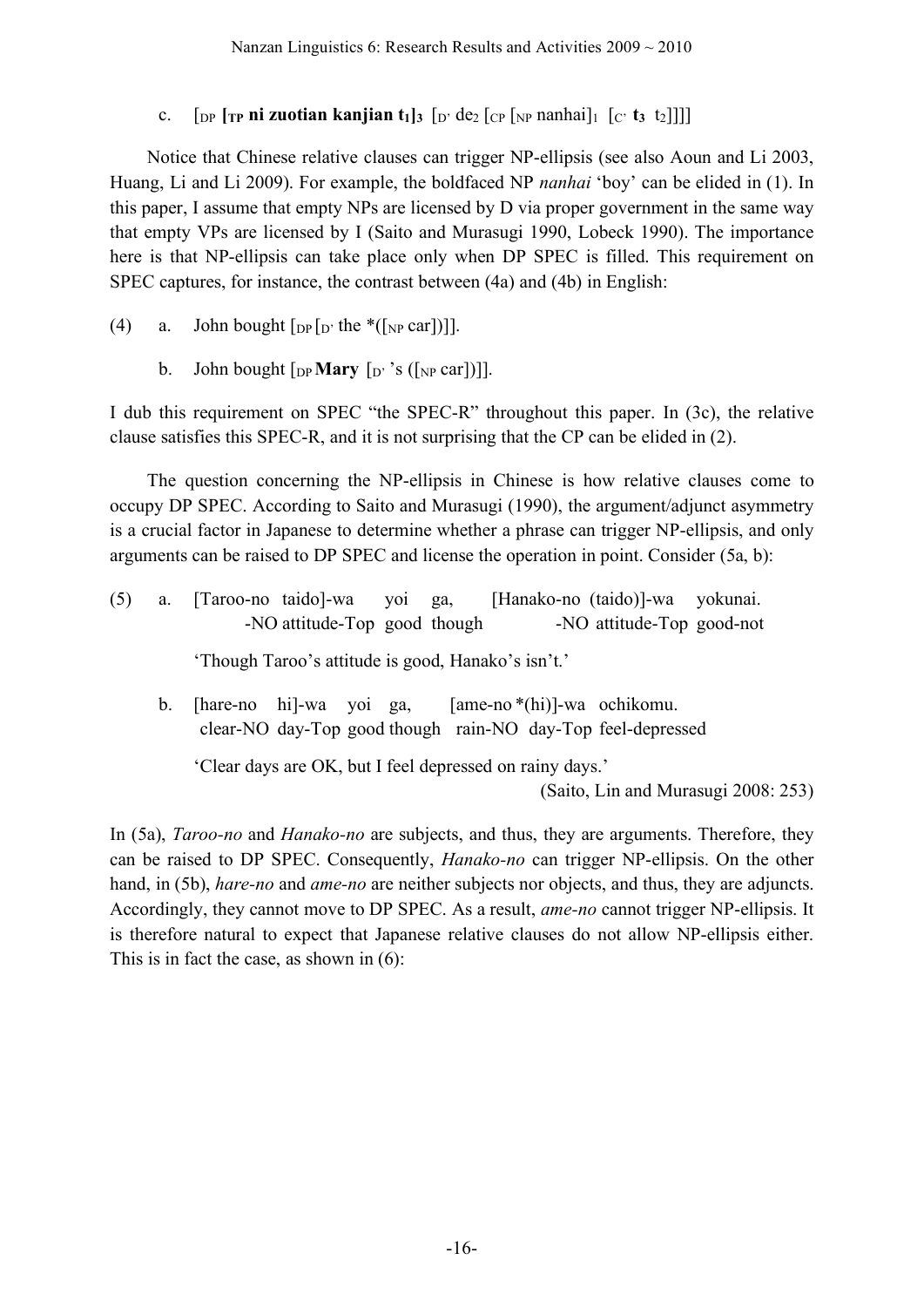(6) [[Taroo-ga kinoo atta] hito]-wa yasashii ga, **[[Hanako-ga** -Nom yesterday saw person-Top kind though **[Manaloon-Nom**] **kinoo atta] \*(hito)]**-wa kowai. yesterday saw **person-Top** scary

'The person Taroo saw yesterday is kind, but the person Hanako saw yesterday is scary.'

(Saito, Lin and Murasugi 2008: 263)

Taking the contrast between (1) and (6) into consideration, SL&M, following Simpson (2002), suggest that *de* is an enclitic and requires some phrase in DP SPEC. In (1), *de* forces the relative clause to move to DP SPEC. In short, the difference between (1) and (6) comes from the lexical nature of *de*, not from deeper principles of UG. It should be noted that under the Kaynean approach to relative clauses, the relative clause TP in (1) is the complement of C, and therefore, the argument/adjunct asymmetry in (5) is not a problem for Chinese relative clauses. I return to Japanese relative clauses in Section 7.

## **2.2. Positions available for Relative Clauses**

The structure in (2) leads us to predict that Chinese relative clauses should always precede other elements located below DP. With this prediction in mind, I consider cases where a relative clause and a numeral accompanied by a classifier, dubbed as Classifier Phrase (CLP hereafter), co-occur within a nominal. The CLP has a numeral in the SPEC and its classifier in the head, and it is located between DP and NP, as illustrated in (7) (Cheng and Sybesma 1999, Li 1999, among others for Number Phrase/CLP in Chinese):

(7)  $\left[$   $\left[$   $\right]$  D  $\left[$   $\left[$   $\right]$   $\left[$   $\right]$   $\left[$   $\left[$   $\left[$   $\right]$   $\left[$   $\left[$   $\right]$   $\left[$   $\left[$   $\right]$   $\left[$   $\left[$   $\right]$   $\left[$   $\left[$   $\right]$   $\left[$   $\left[$   $\right]$   $\left[$   $\left[$   $\left[$   $\right]$   $\left[$   $\left[$   $\left[$   $\right]$   $\left[$ 

For instance, the DP in (8a) has the structure given in (8b):

(8) a. Lisi de liang-ben shu DE two-CL book

'Lisi's two books'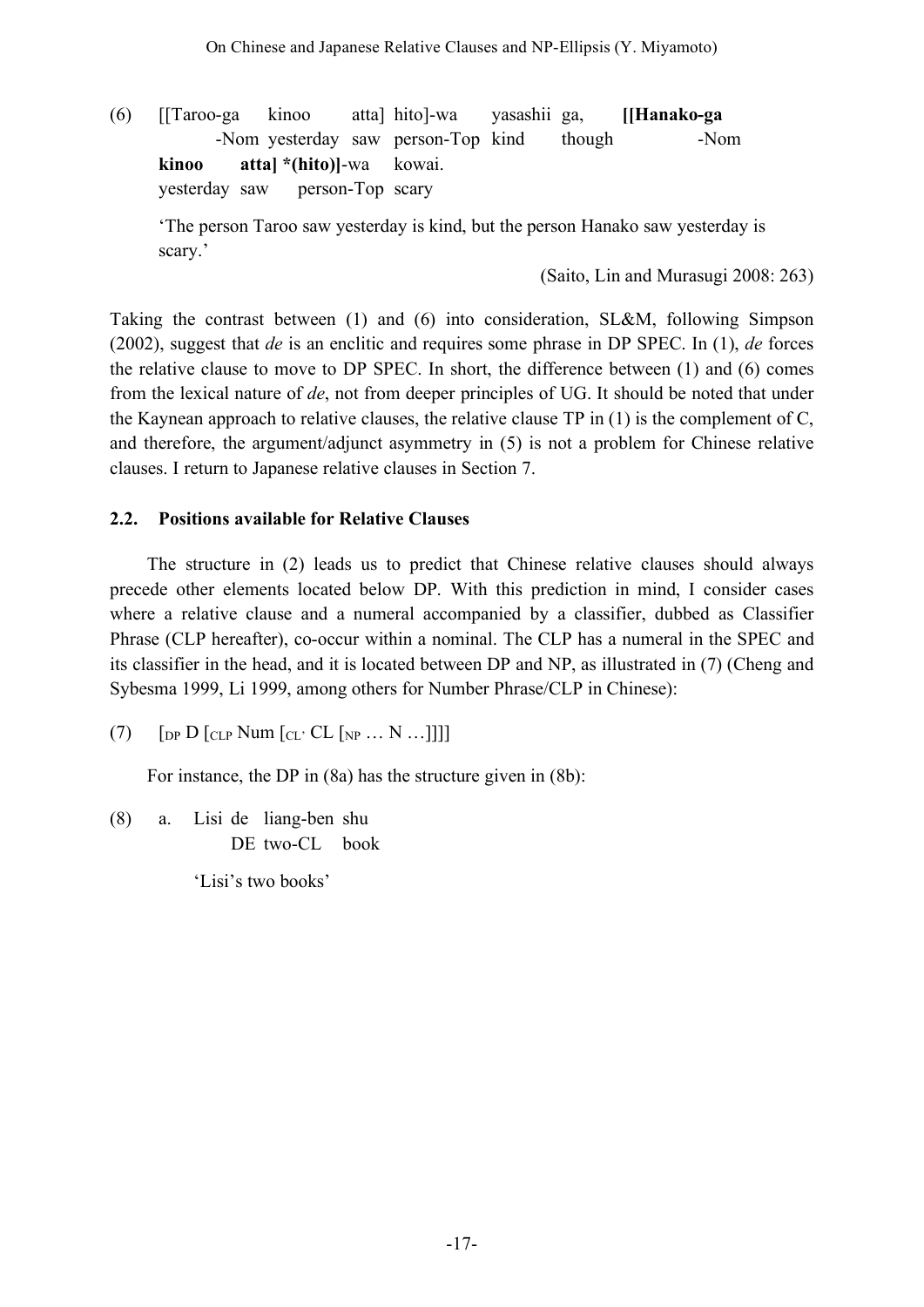

Now, in order to clarify which position a numeral with a classifier occupies under Simpson's/SL&M's proposal, let us first consider the grammatical contrast between (9a) and (9b) (Kayne 1994: 86):

- (9) a. ?\*I found the (two) pictures of John's/his.
	- b. I found the (two) pictures of John's/his that you lent me.

In contrast to (9a), (10) is grammatical.

(10) I found two pictures of John's.

The grammaticality of (10) shows that the complement *two pictures of John's* is a constituent and that the ungrammaticality of (9a) comes from the existence of the definite article. Now, if *the (two) pictures of John's/his* in (9b) had the same structure as the one for (9a) and the relative clause had simply been adjoined to this nominal, we would incorrectly predict (9b) to be equally ungrammatical. Kayne therefore proposes the structures given in (11a, b) for (9a, b) respectively (see Kayne 1993 for (11a)):

- (11) a.  $\lceil \frac{\text{D}}{\text{DP}} \rceil$  the  $\lceil \frac{\text{D}}{\text{DP}} \rceil$  **two pictures**  $\lceil \frac{\text{D}}{\text{DP}} \rceil$  of  $\lceil \frac{\text{AGR}}{\text{GRP}} \rceil$  on  $\lceil \frac{\text{AGR}}{\text{GRP}} \rceil$  s  $\lceil \frac{\text{t}}{\text{H}} \rceil$ 
	- b. [DP the  $\lceil \frac{\text{DP}}{\text{DP}} \rceil$  **(OP two pictures of John's/his** $\lceil \frac{\text{P}}{\text{DP}} \rceil$  that  $\lceil \frac{\text{TP}}{\text{PO}} \rceil$  soulent me **t**<sub>1</sub>]]]

For Kayne, the contrast between (9a) and (9b) comes from the assumption that *the*, which is taken to be a D head, can take a CP complement, but not a DP complement. (9b), then, shows that quantified phrases (QPs) can be subject to the head-raising operation in English.

Significantly, in Chinese, a numeral either precedes or follows a relative clause, as exemplified in (12a, b) (Chao 1968, Huang 1982, Del Gobbo 2003, among others):

-18-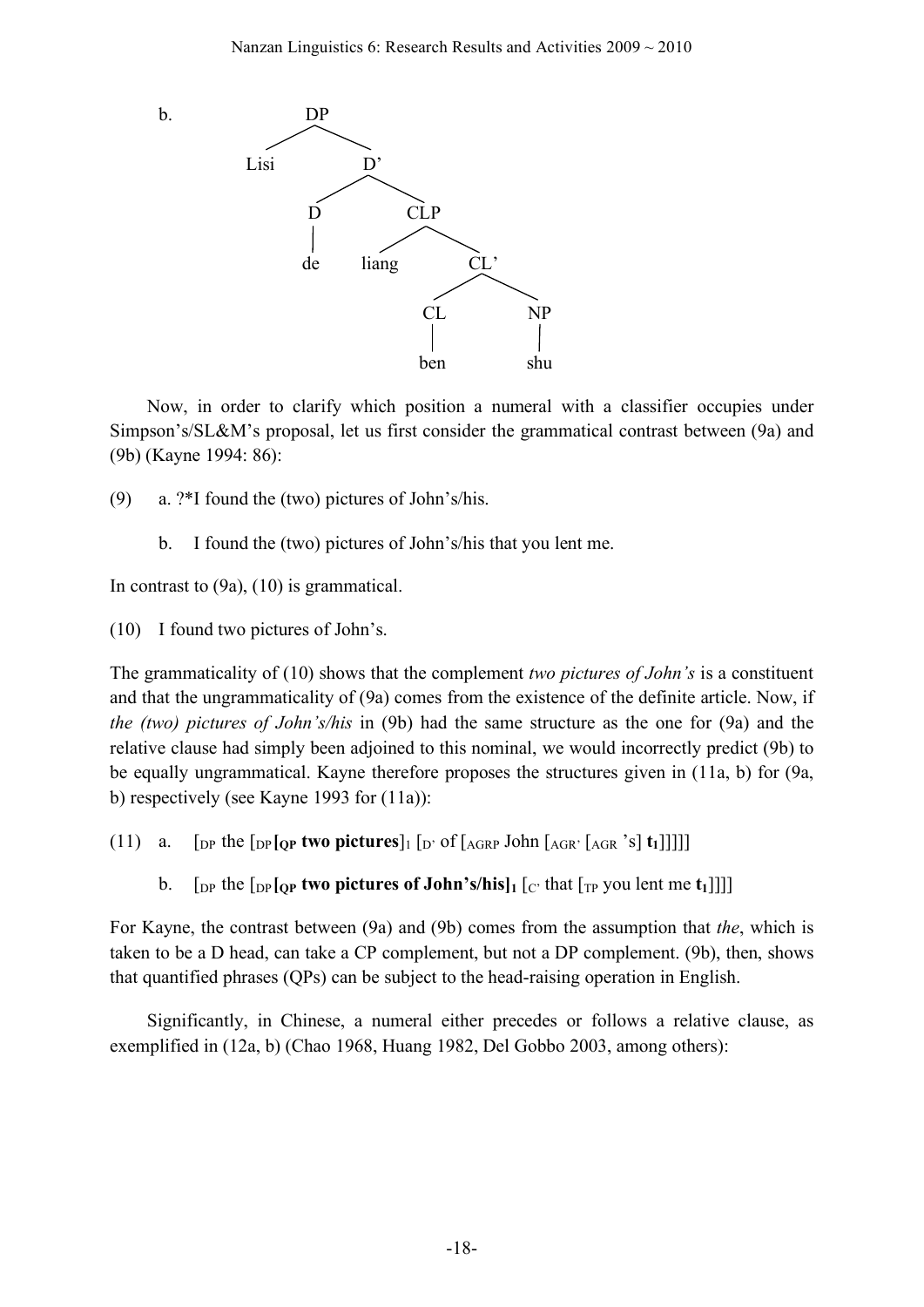- (12) a. [Lisi xihuan] de liang-ben shu like DE two-CL book 'two books that Lisi likes'
	- b. liang-ben [Lisi xihuan] de shu two-CL like DE book

Given the derivational step in  $(11)$ , it is natural to take it that the structure of  $(12a)$  is as shown in (13) with its derivational steps in (14):



- (14) a.  $\lceil \frac{\text{op}}{\text{op}} \rceil \frac{\text{C}}{\text{C}} \rceil$   $\lceil \frac{\text{L}}{\text{op}} \rceil$   $\lceil \frac{\text{E}}{\text{op}} \rceil$   $\lceil \frac{\text{E}}{\text{op}} \rceil$   $\lceil \frac{\text{E}}{\text{op}} \rceil$   $\lceil \frac{\text{E}}{\text{op}} \rceil$ 
	- b.  $\left[\text{DP}\left[\text{D}'\text{d}\mathbf{e}_2\right]\left[\text{CP}\left[\text{CLP}\text{ling-ben shu}\right]\left[\text{C}'\left[\text{TP}\text{Lisi xihuan }t_1\right]\mathbf{t}_2\right]\right]\right]\right]$
	- c.  $\left[\text{DP}\left[\text{TP} \text{ Lisi xihuan } t_1\right]_3\right]_2$   $\left[\text{OP}\left[\text{CLP} \text{liang-ben shu}\right]_1\right]_2\left[\text{C} \text{t}_3 \text{ t}_2\right]]$

In (14a), the CLP *liang-ben shu* 'two-CL book' is generated within the relative clause TP, and it is raised to the CP SPEC. Subsequently, *de* is raised to the D position, as shown in (14b), which makes DP SPEC and CP SPEC "equidistant". This in turn allows the relative clause TP to be raised to DP SPEC, as illustrated in (14c). What is important for our purposes here is that in (14c), the relative clause is necessarily located above the CLP, which means that the relative clause necessarily precedes the CLP *liang-ben*.

Alternatively, one may consider the possibility that the DP optionally takes the CLP as its complement, as shown in (15):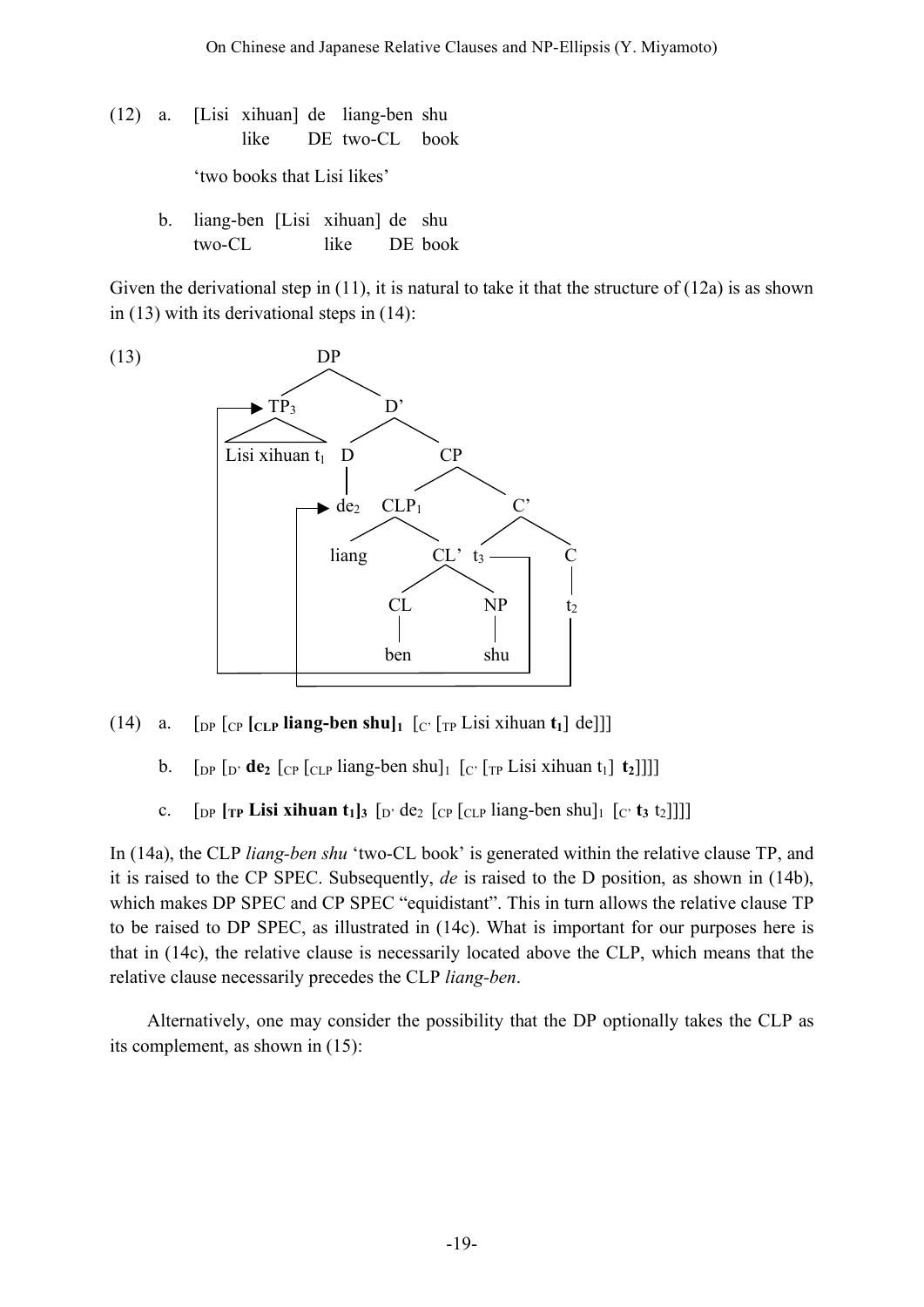

This time, the NP *shu* is raised to CP SPEC, followed by the raising of *de* to D. However, notice that the CL intervenes between D and C, and the *de*-raising would violate the head-movement constraint. Consequently, the relative clause cannot be raised to DP SPEC either, due to minimality. The structure in (15) therefore is not available for (12a).

To summarize, under Simpson's/SL&M's proposal, we only have the structure given in (13) for (12a), which in turn predicts that relative clauses necessarily precede numeral quantifiers accompanied by a classifier. The fact that a relative clause can follow a numeral accompanied by a classifier, as exemplified in (12b), therefore appears to be problematic for the Kaynean approach to Chinese relative clauses.

The question here is whether the fact that (12b) is grammatical undermines Simpson's/SL&M's analysis of Chinese relative clauses. It is obvious that their proposal needs modifying; however, it is not immediately clear whether we should refute the proposal in question altogether. In Section 3, building upon Lin, Murasugi and Saito's (2001) analysis of pure complex NPs in Chinese, I propose a "hybrid" hypothesis for Chinese relative clauses in order to accommodate (12b) as well as (12a).

#### **3. Proposal**

Lin, Murasugi and Saito (2001) propose that pure complex NPs involve adjunction of a CP (CP<sub>PCNP</sub> hereafter) to N'. For instance, (16a) has the structure given in (16b):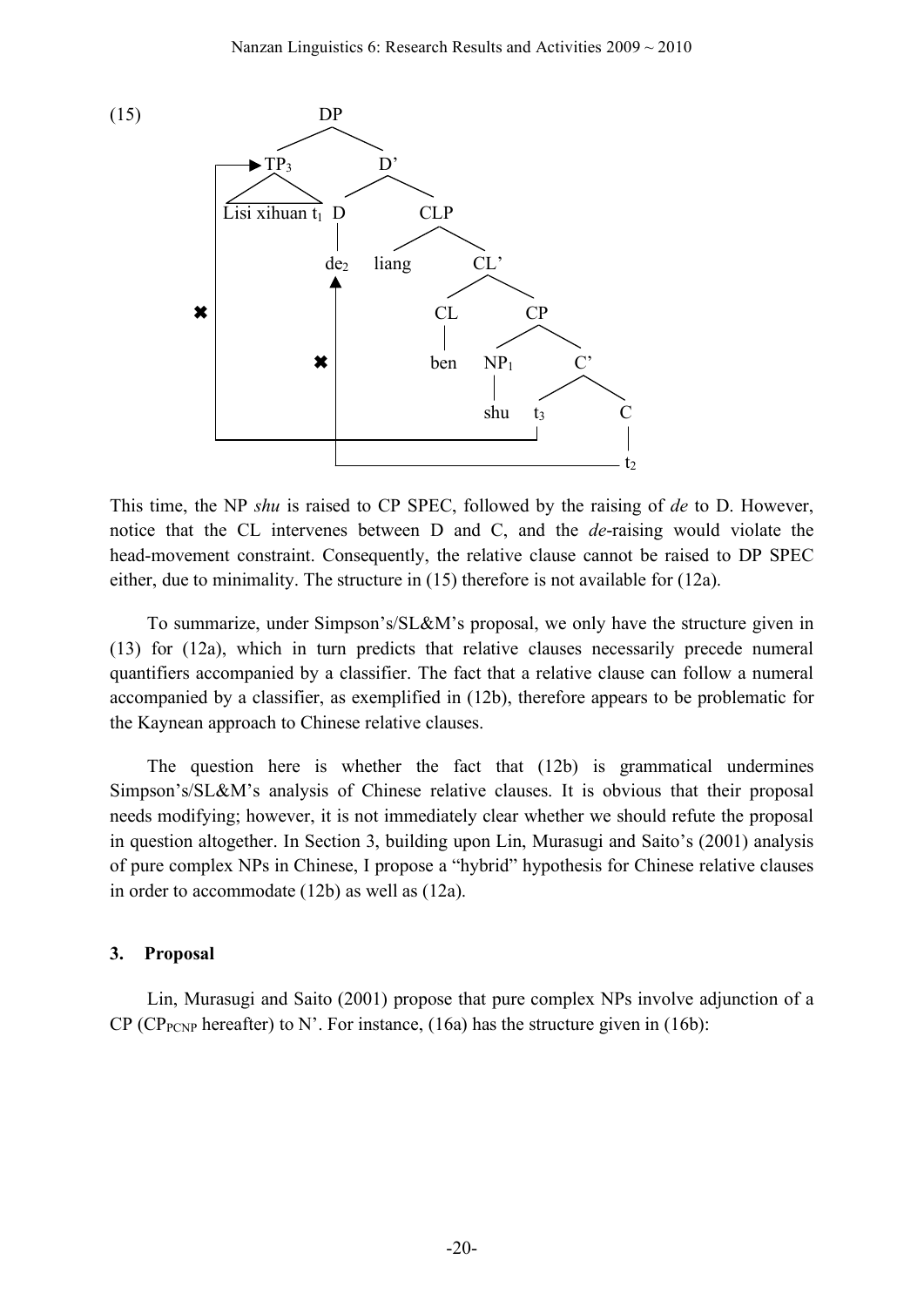(16) a. [CP Huaqi-Yinhang pochan de] xiaoxi Citibank bankrupt DE news

'the news that Citibank went bankrupt'

(Lin, Murasugi and Saito 2001: 21)



This proposal nicely accommodates the relative order between  $CP_{PCNP}$ 's and relative clauses. As shown in (17a, b), the  $CP_{PCNP}$  must be closer to the head N than the relative clause in English:

(17) a. the rumor [that Citibank got robbed] [that John heard *e* yesterday]

b. \*the rumor [that John heard *e* yesterday] [that Citibank got robbed] (Lin, Murasugi and Saito 2001: 19)

The structure of (17a) is as shown in (18):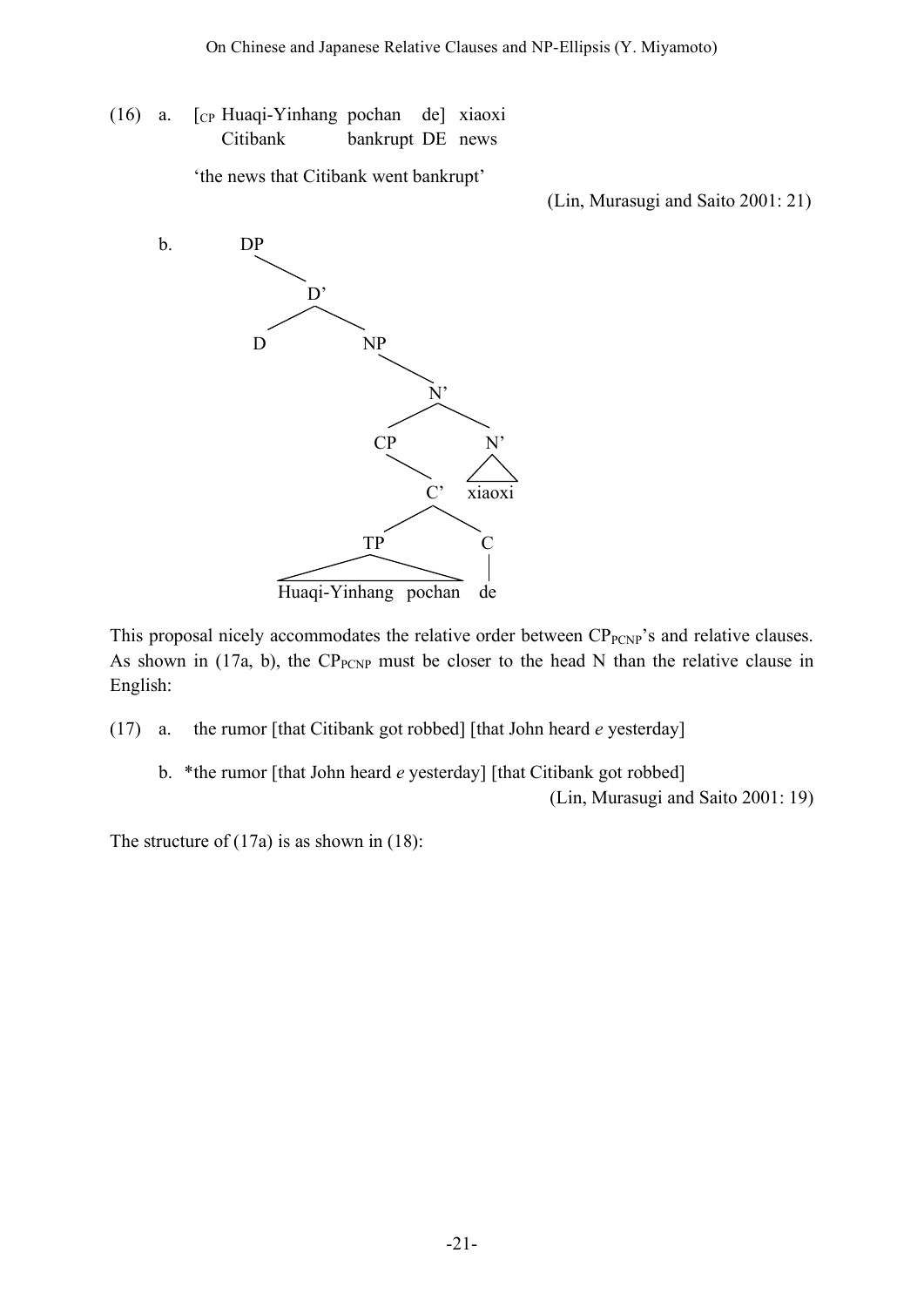

The same contrast is observed in Chinese, as illustrated in (19a, b):

- (19) a. [Laowang zuotian tingdao *e* de] [Huaqi-yinghang bei qiang de] yaoyan yesterday hear DE Citibank got rob DE rumor 'the rumor that Citibank got robbed which Laowang heard yesterday'
	- b. \*[Huaqi-yinghang bei qiang de] [Laowang zuotian tingdao *e* de] yaoyan [Citibank got rob DE yesterday hear DE rumor 'the rumor which Laowang heard yesterday that Citibank got robbed' (Lin, Murasugi and Saito 2001: 19)

This is exactly what we expect if a relative clause occupies DP SPEC whereas a  $CP_{PCNP}$  is adjoined to N'. The structure of  $(19a)$  is as shown in  $(20)$ :

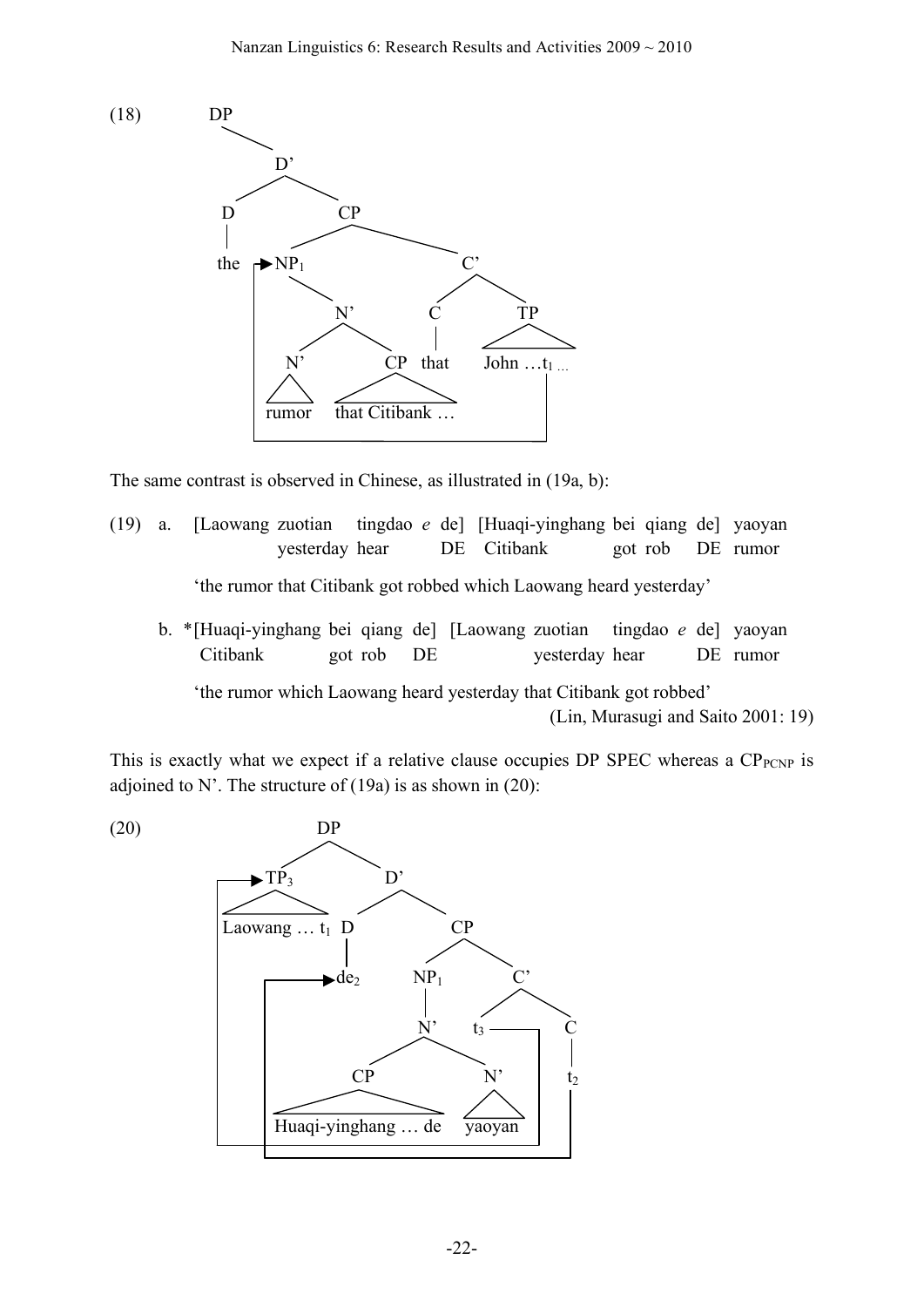Of our particular interest here is the fact that  $CP_{PCNP}$ 's cannot trigger NP-ellipsis, as shown in  $(21)$ :

- (21)  $\text{F}_{\text{CP}}$  Huaqi-Yinhang pochan de] xiaoxi bi [cp Meiguo-Yinhang pochan de] Citibank bankrupt DE news compare Bank-of-America bankrupt DE
	- [*e*] geng ling shichang zhenjing. more make market shock

'The news that Citibank went bankrupt shocks the market more than the news that Bank of America went bankrupt.'

(Lin, Murasugi and Saito 2001: 21)

This naturally follows if the structure exemplified in (16b) is correct. In (21), the  $CP_{PCNP}$  is not in the DP SPEC, and therefore, the SPEC-R is not met. As a result, no NP-ellipsis is allowed in this example.

Keeping in mind the hypothesis that Chinese  $CP_{PCNP}$ 's are adjoined to N', we now turn to relative clauses in Chinese. The potential problem raised in Section 2.2 for relative clauses is that a relative clause can follow a numeral-classifier sequence in this language. Considering that an adjunction structure is available to Chinese  $CP_{PCNP}$ 's, I would like to extend Lin, Murasugi and Saito's (2001) hypothesis and propose that relative clauses can also have an adjunction structure in this language, that is, the traditional head-final structure (e.g. Aoun and Li 1993, Tsai 2008). In principle, relative clauses can have either of the two structures given in (22a, b) in Chinese:

(22) a. Head-Raising Option

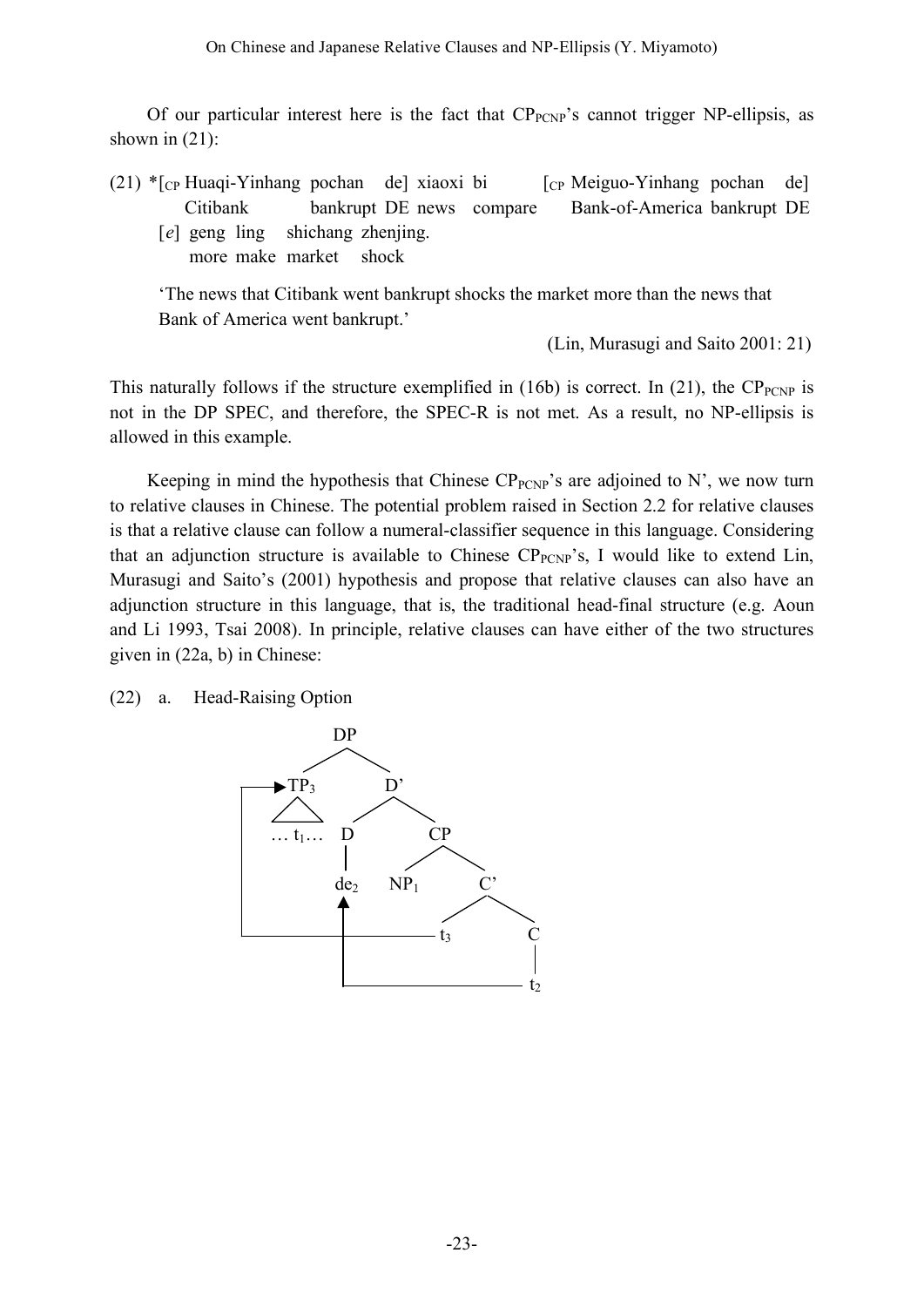b. Op-Movement Option



(22a) illustrates the Kaynean head-raising option, whereas the relative clause is adjoined to NP in (22b).

With this hybrid hypothesis in mind, I return to (12a, b), repeated here as (23a, b):

- (23) a. [Lisi xihuan] de liang-ben shu like DE two-CL book 'two books that Lisi likes'
	- b. liang-ben [Lisi xihuan] de shu two-CL like DE book

Let us start with (23a) which can make use of the Kaynean head-raising option and has the structure given in (13), repeated here as (24):

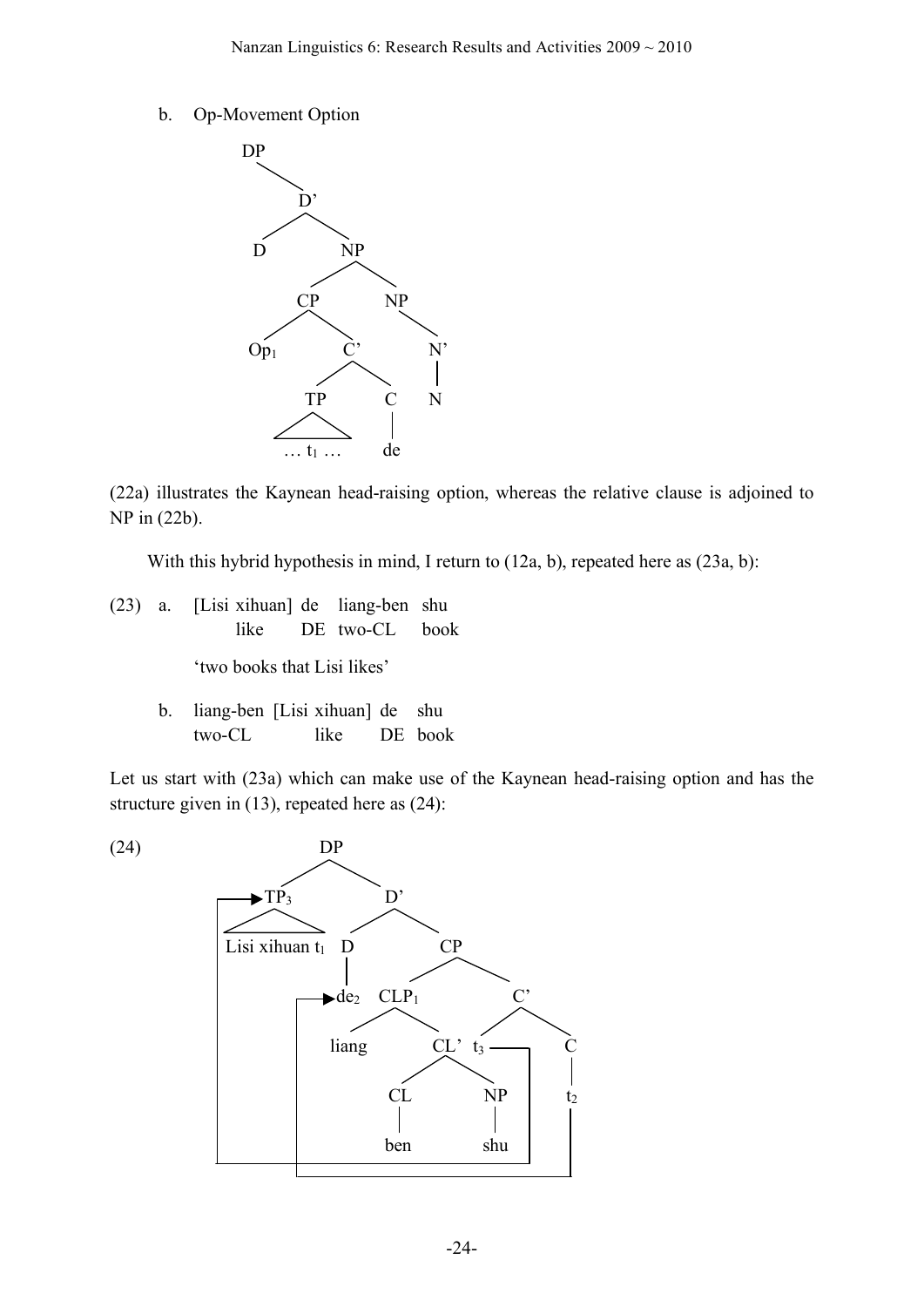In addition, suppose that the CLP intervenes between DP and NP. Then, this example can also have the structure given in (25) on the assumption that the relative clause can be raised to a functional category above NP, thus to DP, plausibly for focal reasons (Zhang 2004) or referential reasons (Lu 1998):



Alternatively, as proposed in Hsieh (2005), the relative clause may be base-generated in a DP-adjoined position.

As for (23b), since the relative clause follows the numeral-classifier sequence, the head-raising option is unavailable, as we saw in Section 2.2. Thus, the Op-movement option must be chosen. Accordingly, (23b) has the structure given in (26) with the relative clause necessarily adjoining to NP:

(26) DP D' D CLP liang CL' CL NP ben CP NP  $[Op<sub>1</sub> [Lisi xihuan t<sub>1</sub>] de]$  shu

To summarize, this section proposes that in principle, Chinese relative clauses can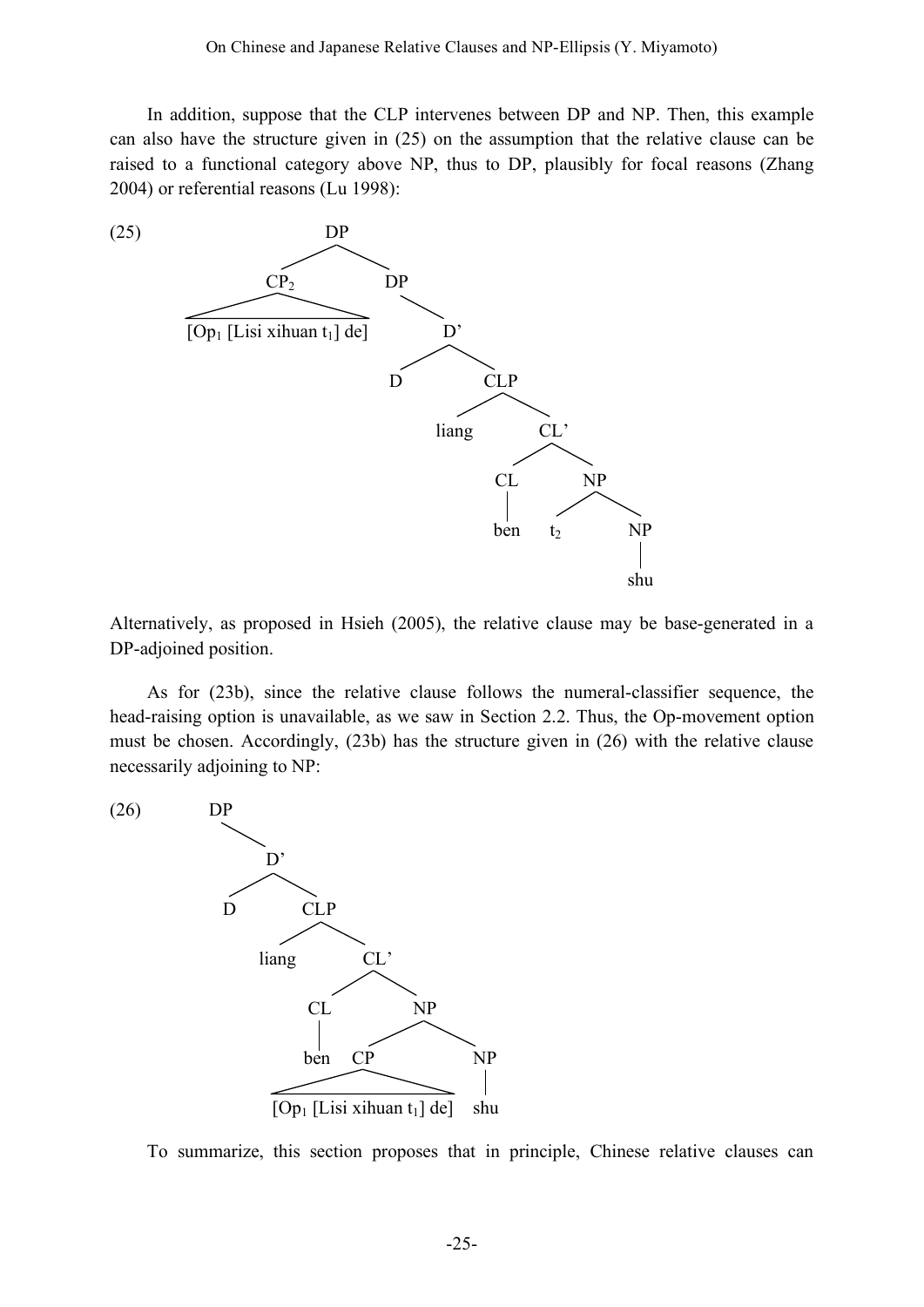choose either Kaynean head-raising or Op-movement. However, when a relative clause follows a numeral-classifier sequence, the Kaynean head-raising option is not available. In the following four sections, I aim to show that the hybrid hypothesis makes interesting predictions regarding NP-ellipsis phenomena. First of all, Section 4 discusses A&L's (2003) seminal work on the context in which NP-ellipsis is (un)available with Chinese relative clauses.

#### **4. Aoun and Li's (2003) Discovery**

A&L (2003) (see also Huang, Li and Li 2009) adopt Kayne's (1994) head-raising hypothesis of relative clauses in English for Chinese relative clauses in a "modified" manner. According to A&L, the relative clause in (27a), for example, has the structure given in (27b):

 $(27)$  a. [[ta chi  $e_1$  de] cu<sub>1</sub>] bi shei dou da. he eat DE vinegar compare who all big

> '*Lit*. The vinegar he eats is greater than anyone else's. His jealousy is greater than anyone else's.'

> > (Huang, Li and Li 2009: 220)



Of importance is the fact that *chi-cu* 'eat vinegar' has an idiomatic meaning, namely 'be jealous.' Given the assumption that idiomatic meanings require reconstruction, which is assumed to be possible only with head-raising, (27a) necessarily involves the raising of the NP *cu* to the relative head position.

A&L observe that this type of relative clauses can trigger NP-ellipsis. For instance, (28a, b) are both grammatical:

- (28) a. [lai zher] de [*e*] come here DE '(the one) that came here'
	- b. [ta zuo] de [*e*] he do DE

'(the thing) that he did'

(Aoun and Li 2003: 180)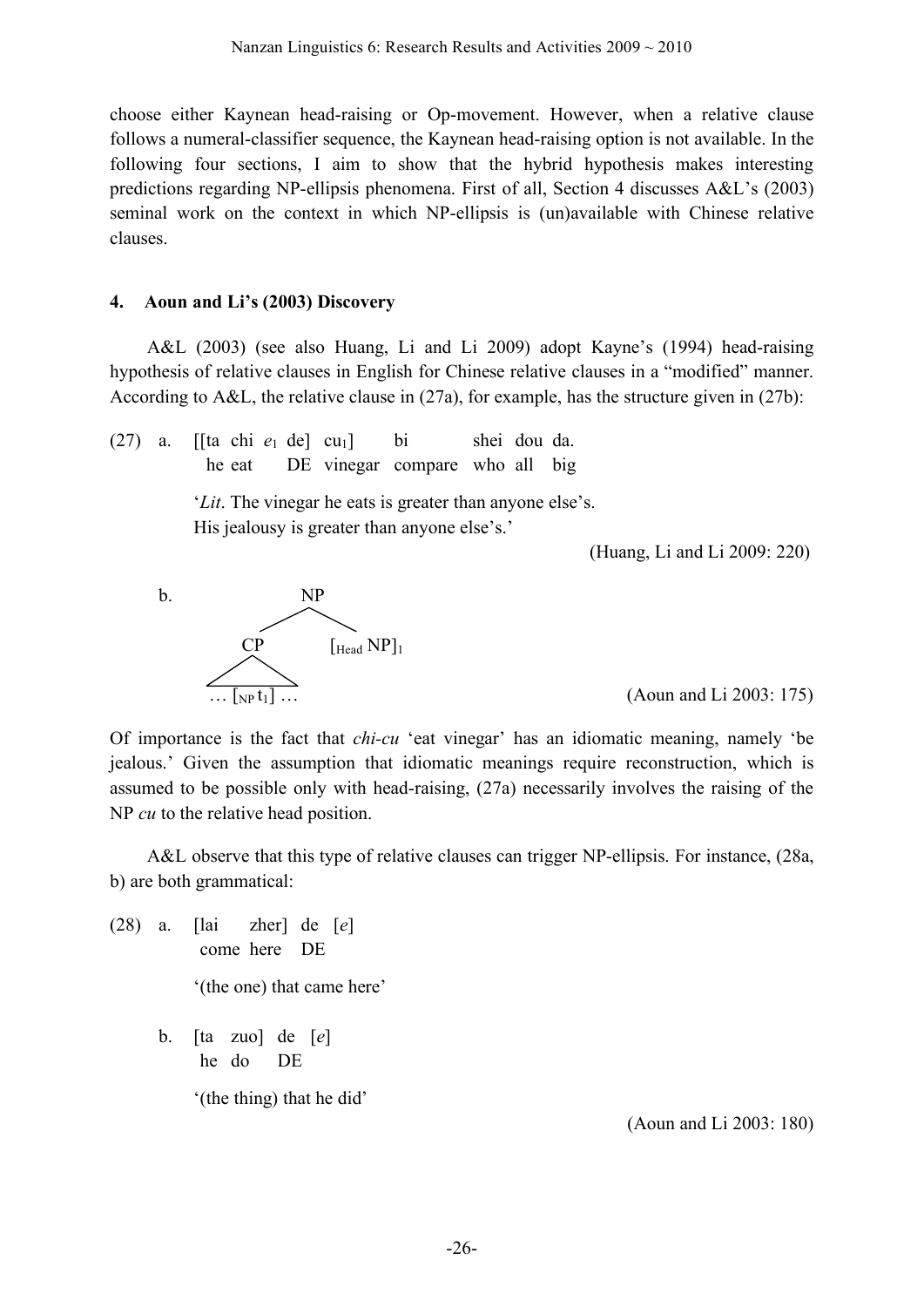We therefore understand that for A&L, the syntactic context shown in (27b) is the one where NP-ellipsis is possible.

A&L further find a correlation between the category of the gap within a relative clause and the (un)availability of NP-ellipsis. Significantly, when the relative head is 'reason' or 'method,' NP-ellipsis is not allowed. Consider the grammatical contrast between (28a, b) above and (29a, b):

(29) a. \*[ta xiu che] de [*e*] he fix car DE '(the way) that he fixed the car' b. \*[ta likai] de [*e*] he leave DE '(the reason) that he left'

(Aoun and Li 2003: 180)

More examples are given in (30a, b). These examples become ungrammatical if the phrases in parentheses are elided:

- (30) a. [[ta xiu che] de fangfa] bi **[[wo xiu che] de \*(fangfa)]** hao. he fix car DE method compare I fix car DE method good 'The way he fixes cars is better than the way I fix cars.'
	- b. [[ta bu neng lai de] yuanjin] wo zhidao le; **[[ni bu neng lai] de** he not can come DE reason I know LE you not can come DE **\*(yuanyin)]** ne. reason Q

'The reason that he cannot come, I know; how about the reason you cannot come?' (Aoun and Li 2003: 181-182)

A&L argue that the Kaynean analysis of Chinese relative clauses is applicable only to cases where the gap inside a relative clause is an NP. This naturally follows from the assumption that the relative head must be an NP. This in turn indicates that the head-raising option is not available in cases where the gap inside a relative clause is a non-NP. Consequently, non-NP relative clauses must make use of Op-movement. Accordingly, the relative clause in (30a), for example, must have the structure given in (31):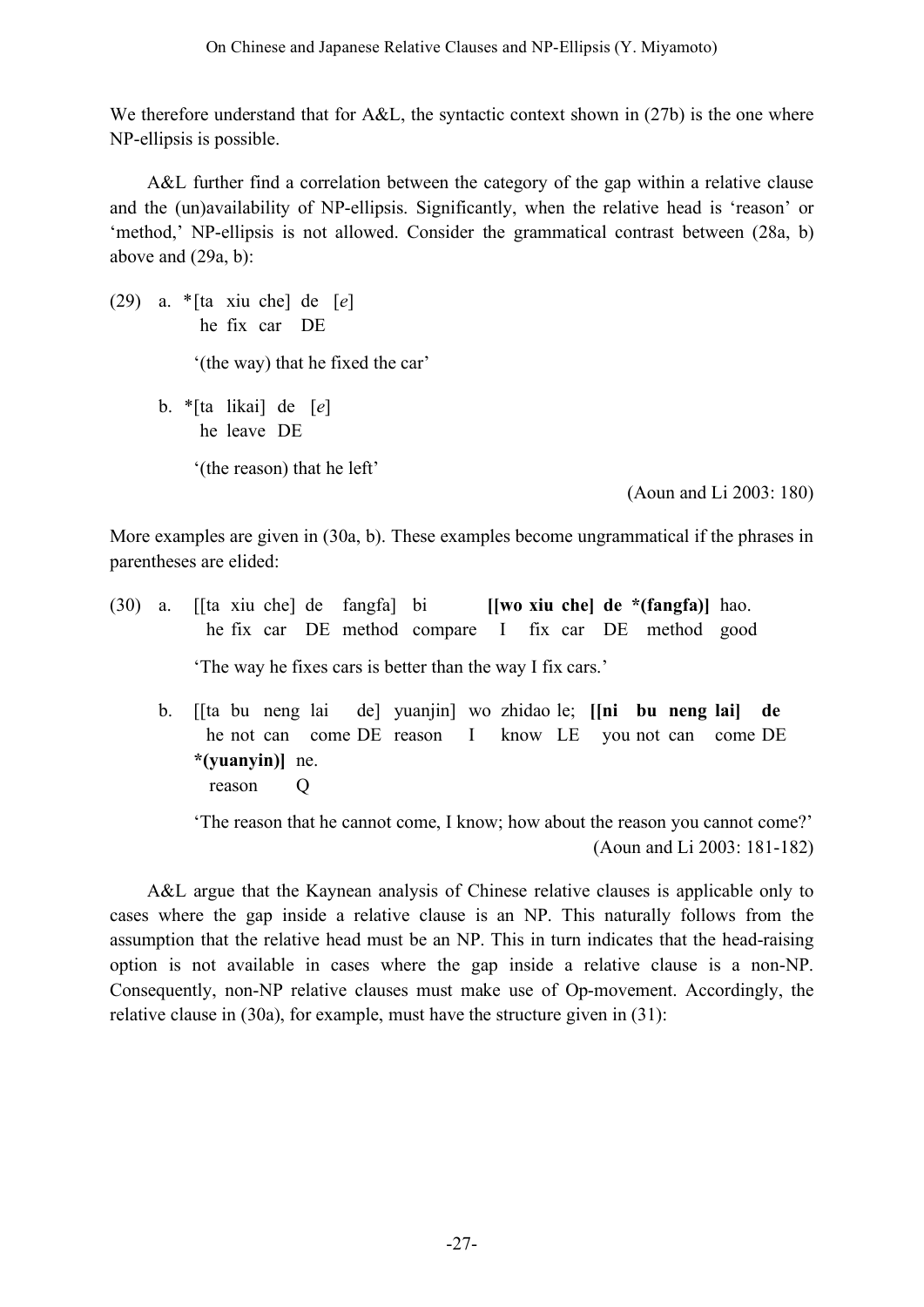

 $(Aoun and Li 2003: 175)$ 

In short, according to A&L (and Huang, Li and Li 2009), the choice between head-raising and Op-movement crucially depends on the categorical status of a phrase to be relativized: NP-relatives and non-NP relatives. Huang, Li and Li's (2009: 225) summary is given below:

- (32) a. Relatives with a gap in argument positions: A relative can be derived by directly raising the nominal to be relativized to the Head position. The Head is related to the trace in an argument inside the relative.
	- b. Relatives with the Head related to an adjunct or a pronoun in an argument position:

The Head of the relative is base-generated. The Head-relative clause relation is via a relative operator at the peripheral position of the relative clause.

Section 5 focuses on this asymmetry between NP-relatives and non-NP-relatives, and I defer discussion on NP-relatives with a resumptive pronoun until Section 6.

Notice that under A&L (see also Huang, Li and Li 2009), NP-relatives and non-NP-relatives are both adjoined to NP. Accordingly, in order to make a distinction between these two types of relatives with respect to NP-ellipsis, they rely on the internal structure of relative clauses themselves: whether a relative clause involves Op-movement or head-raising; when the Op-movement option is taken, NP-ellipsis is not allowed. A&L explain the contrast in question by relying on a condition on the identification requirement of the relative Op. They provide two possibilities given in (33a, b) (see also Aoun and Li 2003: 182):

- (33) Due to some requirement on the relative operator (Op):
	- a. The Op needs to be identified in the sense that some content needs to be provided for the Op to be interpreted. A null form does not have enough content to identify the Op [underlined by Y.M.].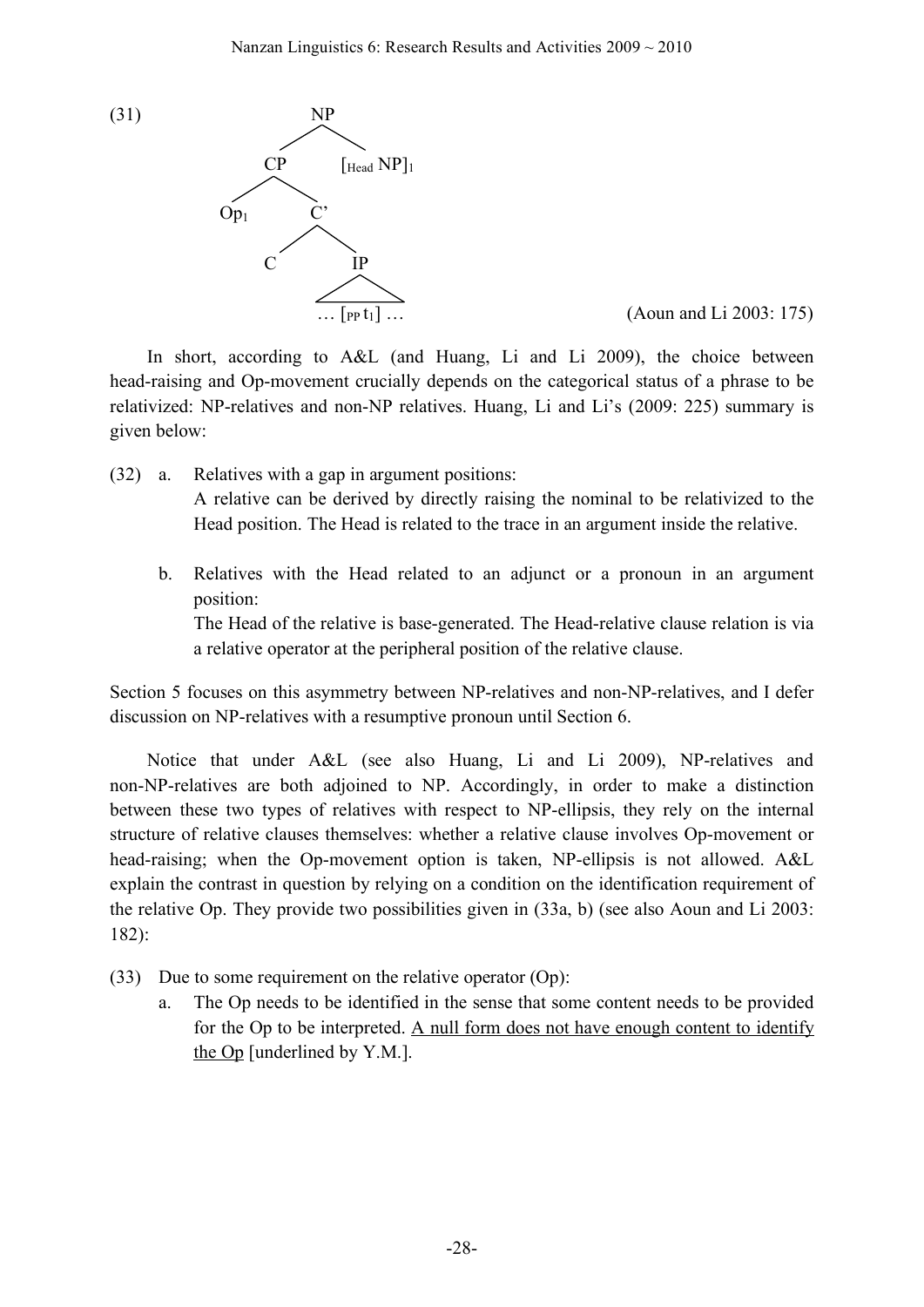b. A relative clause is licensed when the Op and the head match in features, including phi-features (person, number, gender) and substantive features such as [human], [place], [time]. However, an empty head does not have lexical content and does not have these features [underlined by Y.M.].

(Huang, Li and Li 2009: 227)

The basic idea is that if the relative head is elided, the relative Op fails to be properly identified. Consequently, NP-ellipsis is not permitted with non-NP-relatives.

It is clear that we need an identification requirement on the relative Op. However, it is not obvious why we have to refer to the phonetic content of the relative head in licensing the Op in question as suggested in (33a, b). One construction worth examining in this respect is the temporal adverbial construction that Geis (1970) and Larson (1990) discuss. Consider (34):

(34) I saw Mary in New York  $\lceil_{PP}$  before  $\lceil_{CP1}$  she claimed  $\lceil_{CP2}$  that she would arrive]]. (Larson 1990: 170)

Geis (1970) observes that temporal adverbials of the type exemplified in (34) are ambiguous. (34) can describe the situation in which I saw Mary in New York before she made the claim on her arrival. (34) can also mean that I saw Mary prior to her scheduled arrival time. Larson (1990) accounts for this ambiguity based on temporal Op-movement. According to Larson, these two interpretations are distinguished, based on the position in which the Op is generated, as roughly illustrated in (35a, b):

- (35) a. I saw Mary in New York  $\lceil_{PP}$  before  $\lceil_{CP1}$  she claimed  $\lceil_{CP2}$  that she would arrive Op]].
	- b. I saw Mary in New York  $\lceil_{PP}$  before  $\lceil_{CP1}$  she claimed  $\lceil_{CP2}$  that she would arrive Op]]].

Within the *before*-clause, the Op modifies the matrix event and refers to the time when she made the claim in (35a). On the other hand, in (35b), it modifies the embedded event and represents the time of her scheduled arrival.

Of interest here is the fact that (34) is basically equated with (36) where the overt NP *the time* is present:

(36) I saw Mary in New York [ $_{PP}$  before [ $_{NP}$  the time [ $_{CP1}$  she claimed [ $_{CP2}$  that she would arrive]]]].

In (36), it is natural to assume that the NP *the time* licenses the temporal Op. However, in (34), due to the absence of this very NP, it is not obvious how the temporal Op is identified. It is conceivable that the covert NP *the time* is also present in this example. If this is the case, the only difference between (34) and (36) is whether the NP in point is overt or covert. The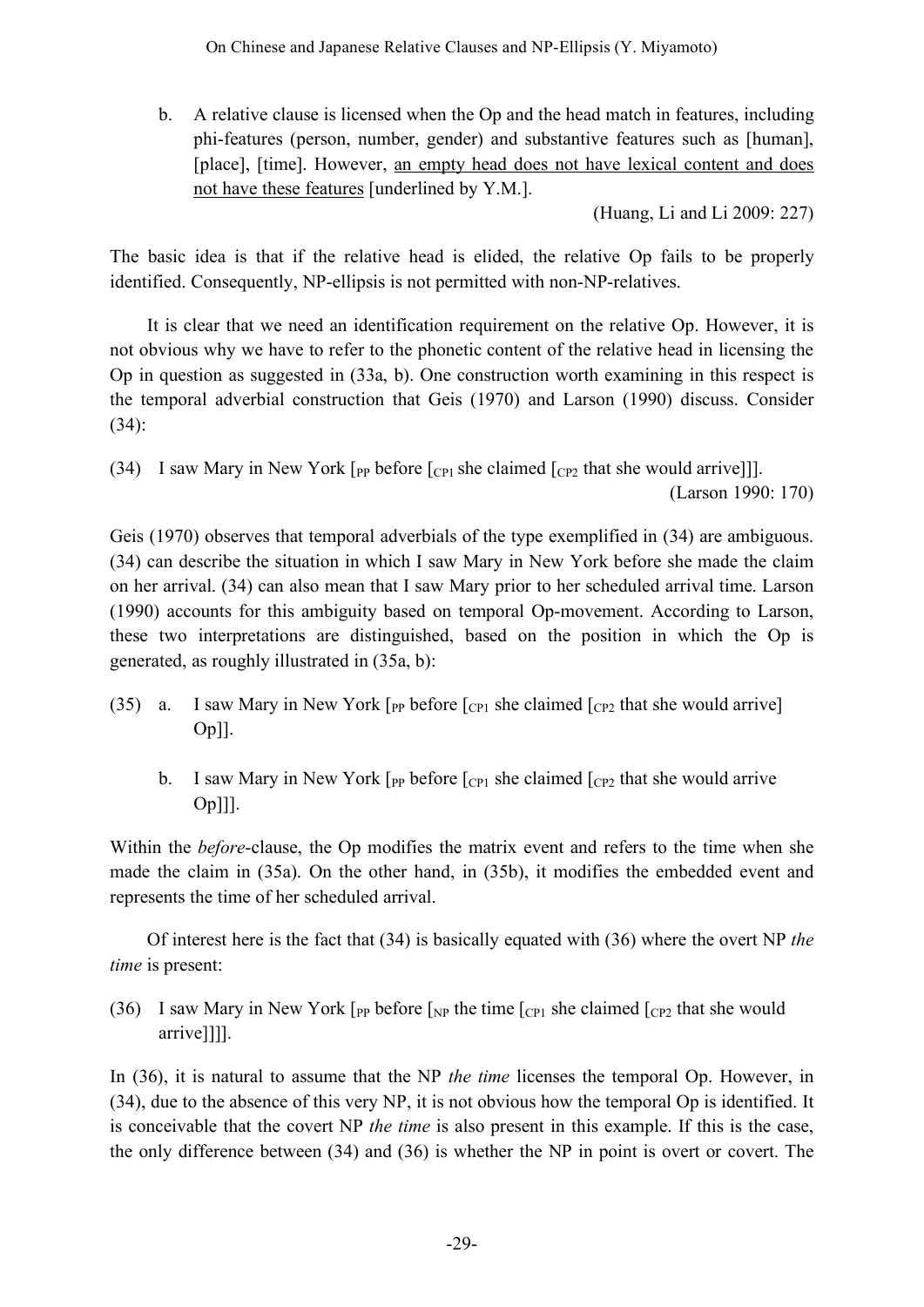grammaticality of (34) then suggests that Op can be identified even if the identifier does not have any phonetic content. We ought, therefore, to account for the unavailability of NP-ellipsis in (28a, b) and (29a, b) without referring to the auxiliary condition of the type underlined in (33a, b). In Section 5.2, I show that under the hybrid hypothesis, the (un)availability of NP-ellipsis with non-NP relatives is independent of such an auxiliary condition.

## **5. Orders between Relative Clauses and Numeral-Classifier Sequences**

To reiterate, relative clauses can trigger NP-ellipsis but  $CP_{PCNP}$ 's cannot, as shown in (1) and (21), repeated here as (37a, b):

(37) a.  $\lceil \frac{D}{2} \rceil$  [TP WO zuotian kanjian] de nanhai] bi  $\lceil \frac{D}{2} \rceil$  **[DP**  $\lceil \frac{1}{2} \rceil$  **zuotian** I yesterday see DE boy compare you yesterday **kanjian] de (nanhai)]** geng youqian. see DE boy more rich

'The boy I saw yesterday is richer than the boy you saw yesterday.'

b. [[CP Huaqi-Yinhang pochan de] xiaoxi] bi **[[CP Meiguo-Yinhang** Citibank bankrupt DE news compare Bank-of-America **pochan de] \*(xiaoxi)]** geng ling shichang zhenjing. bankrupt DE news more make market shock

'The news that Citibank went bankrupt shocks the market more than the news that Bank of America went bankrupt.'

The contrast between (37a) and (37b) appears to follow from the hypothesis that relative clauses can occupy DP SPEC, but  $CP_{PCNP}$ 's cannot. Given the hybrid hypothesis, we now have a finer distinction among relative clauses: if the Op-movement option is taken, no NP-ellipsis is allowed even in relative clauses. It might appear to the reader that there is no distinction between the present hypothesis and A&L's. However, I show that this is not the case.

## **5.1. Asymmetry regarding NP-Ellipsis**

A first case where a difference between the two hypotheses shows up concerns the relative order between a relative clause and a numeral with a classifier.<sup>4</sup> As we already saw in Section 2, if the NP is not elided, the numeral-classifier *liang-ben* can either precede or follow the relative clause, as shown in (38a, b):

<sup>&</sup>lt;sup>4</sup> We admit that variations exist among native speakers of Chinese for the data presented in Section 5. These variations will be discussed in a separate occasion (but see the footnote 5).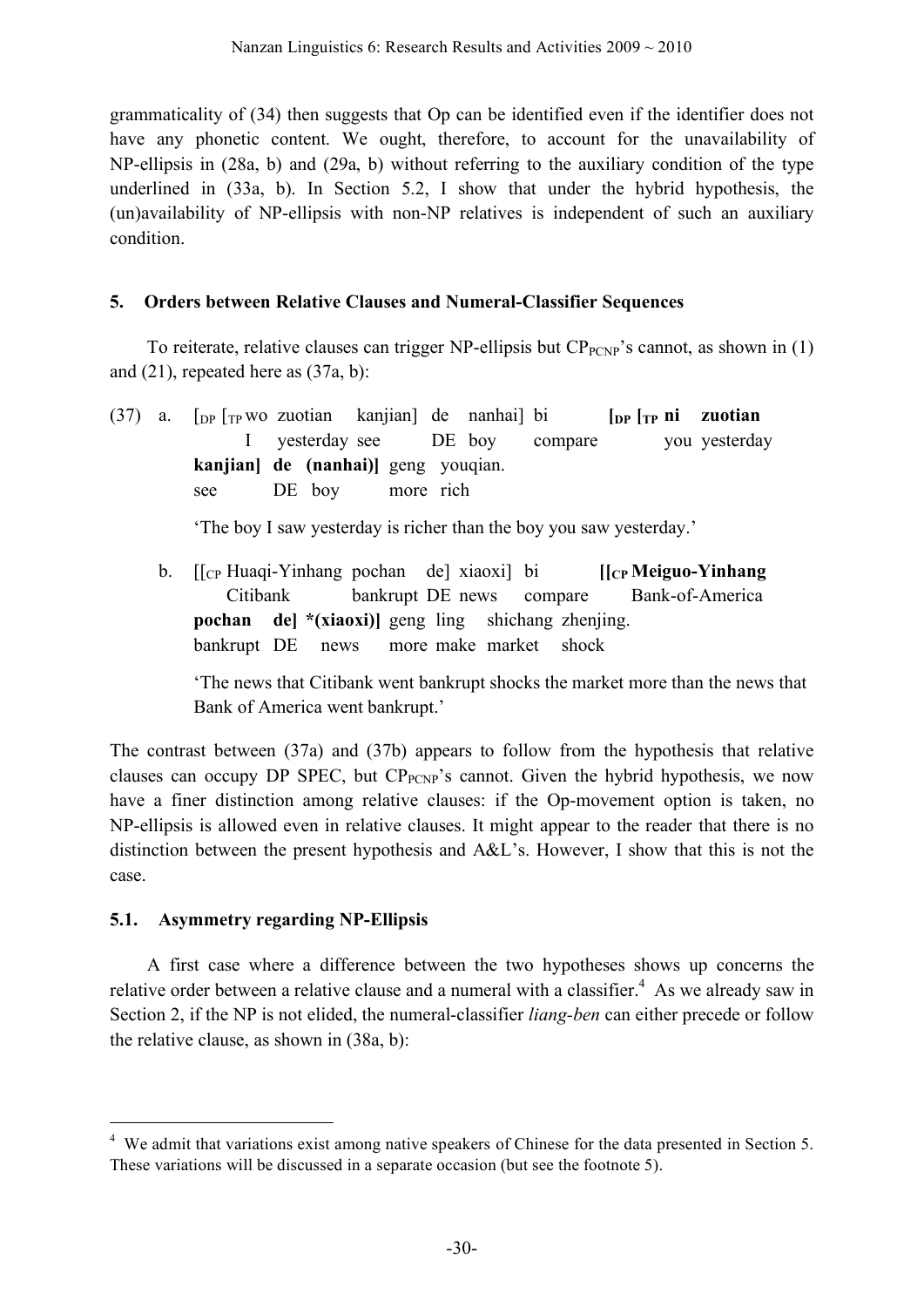(38) a. Lisi diu-le [Zhangsan mai] de [liang-ben] shu, Huazi diu-le dump-PERF buy DE two-CL book dump-PERF [Tailang mai] de [liang-ben] shu. buy DE two-CL book

> 'Lisi threw away the two books Zhangsan bought. Huazi threw away the two books Tailang bought.'

b. Lisi diu-le [liang-ben] [Zhangsan mai de] shu, Huazi diu-le dump-PERF two-CL buy DE book dump-PERF [liang-ben] [Tailang mai de] shu. two-CL buy DE book

'Lisi threw away the two books Zhangsan bought. Huazi threw away the two books Tailang bought.'

However, when the NP is elided, a grammatical contrast arises between these examples.

First, when the relative clause precedes the numeral-classifier *liang-ben*, the relative clause can elide the numeral-classifier-NP sequence, and the CLP can delete the NP, as shown in (39):

(39) Lisi diu-le [Zhangsan mai] de [liang-ben] shu, Huazi ye diu-le dump-PERF buy DE two-CL book also dump-PERF [Tailang mai] de ([liang-ben]) [*e*]. buy DE two-CL

'Lisi threw away the two books Zhangsan bought. Huazi also threw away the two books Tailang bought.'

In the case where *liang-ben* also seems to be elided, it might be the case that the numeral in point is not present in the structure after all, and the interpretation under consideration is just a matter of inference. Yet, even if this is the case, we can still conclude that the relative clause can trigger NP-ellipsis.

In contrast, if the relative clause follows the numeral-classifier sequence, the NP *shu* cannot be elided, as illustrated in  $(40)$ :

<sup>&</sup>lt;sup>5</sup> It should be noted that for some native speakers of Chinese, NP-ellipsis is available in (40). J. Lin (p.c.) suggests that these speakers may have taken the numeral-classifier sequence as a so-called "massifier," which Cheng and Sybesma (1999) argue is a relative clause. If this is the case, it is natural that the numeral-classifier sequence in point can be adjoined to DP, which in turn allows the relative clause [TP Tailang mai *e*] to occupy DP SPEC. Consequently, for these speakers, the NP-ellipsis can occur in (40).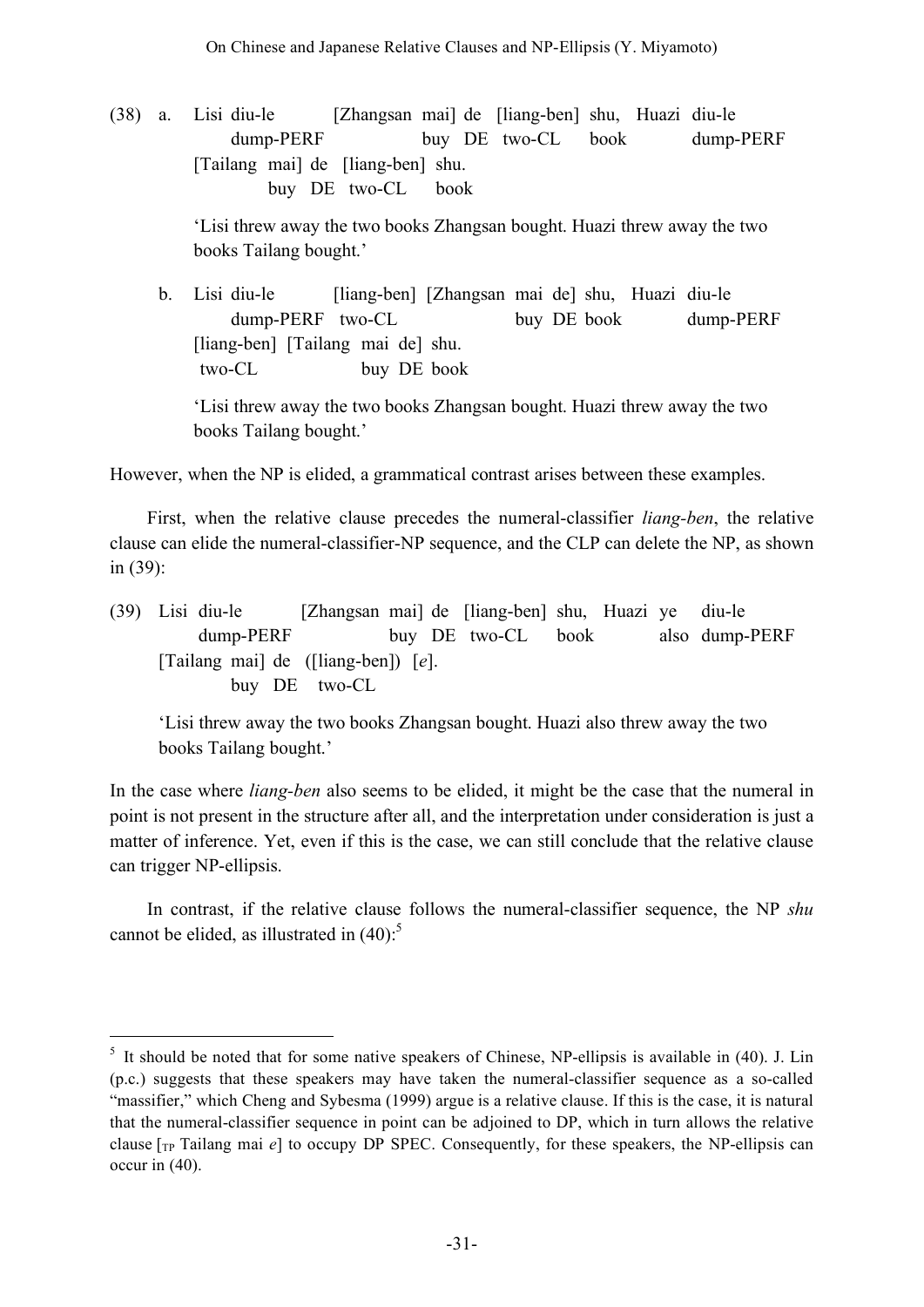(40) \*Lisi diu-le [liang-ben] [Zhangsan mai] de shu, Huazi ye diu-le dump-PERF two-CL buy DE book also dump-PERF [liang-ben] [Tailang mai] de [*e*]. two-CL buy DE

'Lisi threw away the two books Zhangsan bought. Huazi also threw away the two books Tailang bought.'

This is quite surprising given the discussion so far that Chinese relative clauses can trigger NP-ellipsis. There is then an asymmetry between (39) and (40) with respect to the availability of NP-ellipsis triggered by a relative clause.

The contrast between (39) and (40), however, is precisely what we predict under the hybrid hypothesis. Let us start with (39). Recall our discussion in Section 3 that when the Op-movement option is taken, no NP-ellipsis is allowed. Therefore, we only consider the Kaynean head-raising option. Under this option, when the relative clause precedes the numeral-classifier sequence, it is necessarily the case that the CLP *liang-ben shu* is raised to CP SPEC, as shown in (41):



Since Chinese numerals can trigger NP-ellipsis, as exemplified in (42), it is not surprising that NP-ellipsis can occur within the CLP in (41):

(42) suiran Zhangsan mai-le [san-ben shu], dan Lisi mai-le [wu-ben (shu)]. though buy-PERF three-CL book but buy-PERF five-CL book 'Zhangsan bought three books, but Lisi bought five (books).' (Saito, Lin and Murasugi 2008: 261)

In addition, the relative clause can trigger ellipsis of the entire CP in (41). If the CP is elided, only the relative clause remains in (39).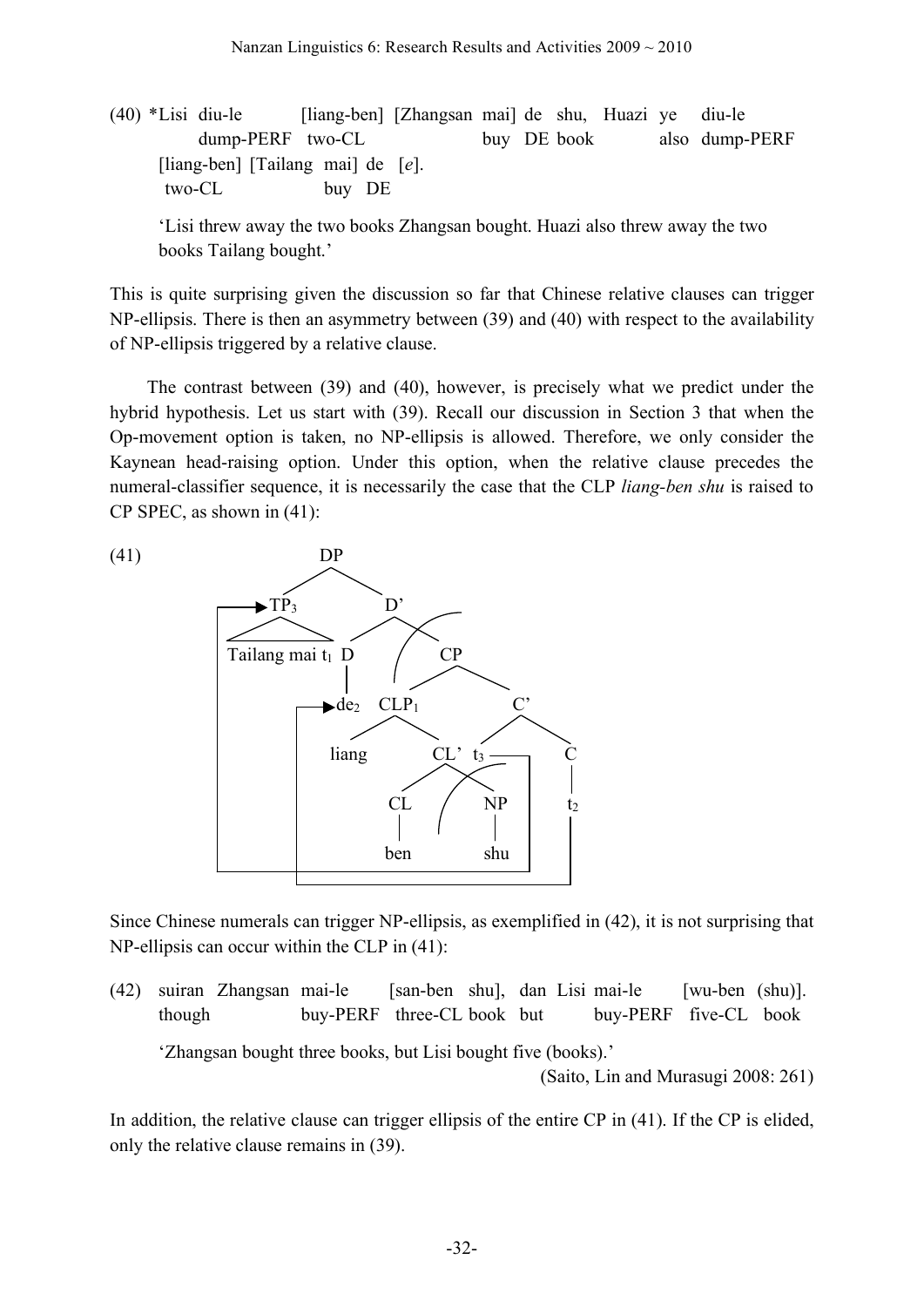In contrast to (39), Kaynean head-raising is not permitted in (40) since there is no SPEC to which the relative clause can be raised. Consequently, Op-movement is the only option available for this particular case, and the relative clause is necessarily adjoined to the NP, as shown in  $(43)$ :

(43)  $\left[\text{DP} \left[ \text{CLP} \right] \text{liang} \left[ \text{CLP} \right] \text{ ben} \left[ \text{NP} \left[ \text{CP} \right] \text{Op}_1 \left[ \text{TP} \right] \text{Tationalianganai } t_1 \right] \text{ del } \text{shu} \right]$ 

In (43), since the relative clause in question does not occupy the DP SPEC position, the NP-ellipsis in point is expected to be prohibited in (40). In short, under the hybrid hypothesis, no stipulation is required to account for the contrast between (39) and (40).

It is worth considering what A&L can say about the fact in (40). Under the present proposal, (38b) necessarily makes use of the Op-movement option. In contrast, for A&L, this example can involve head-raising. Under A&L's proposal, (44) would be the structure of the relative clause in question:

(44)  $\left[\text{DP} \left[\text{CLP} \text{ Jiang} \left[\text{CL} \cdot \text{ben} \left[\text{NP} \left[\text{CP} \text{Tailang} \text{mai} \text{ t}_1 \text{ de} \right] \text{ shu}_1 \right]\right]\right]\right]$ 

Although the CLP (possibly the DP as well) is present above NP, the relative clause, which has been created through the head-raising operation, is adjoined to the NP. This appears to conform to A&L's generalization for NP-ellipsis. Consequently, NP-ellipsis should be permitted, contrary to fact. In order to account for the unavailability of NP-ellipsis in (40), A&L would say that the presence of the numeral-classifier sequence somehow prevents the NP-ellipsis under consideration from taking place. Given the fact that (38b), in which no NP-ellipsis has taken place, is grammatical, it is not immediately clear why this should be the case under their head-raising proposal.

## **5.2. NP/PP Dichotomy**

Another case where we can tell the present hypothesis from A&L's is not regarding the structural position of the relative clause, but concerns the category of a gap within a relative clause. As discussed in Section 4, A&L found a NP relatives/non-NP relatives asymmetry with respect to NP-ellipsis triggered by relative clauses. The purpose of this section is to show that the dichotomy in question does not pose any problem for the present proposal. In addition, the contrast in point is shown to follow purely from a structural difference between these two types of relatives.

First of all, under the hybrid hypothesis, for the reason that A&L exclude the same structures, neither of the structures in (46a, b) should be assigned to the boldfaced DP in (30a), repeated here as (45):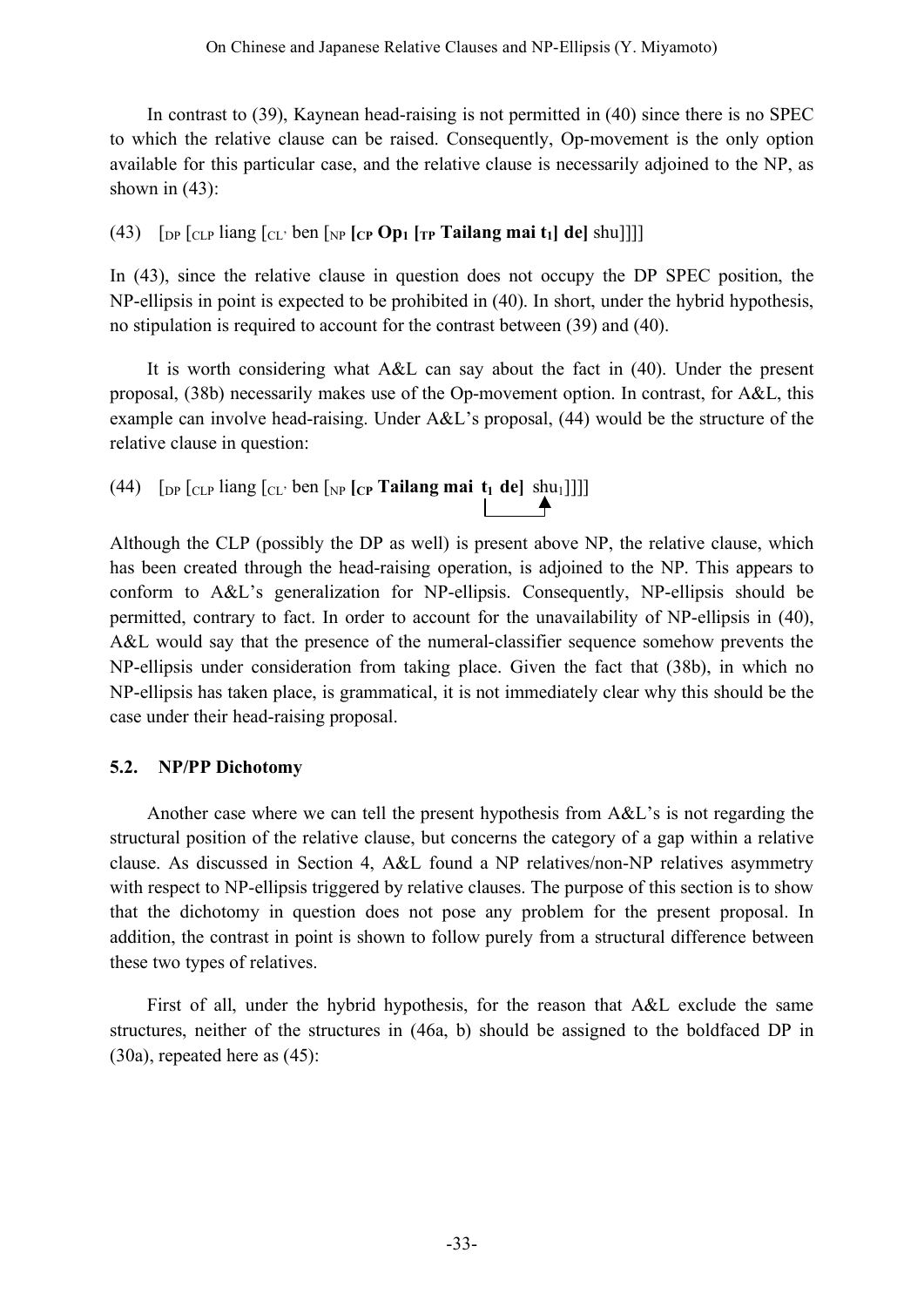(45) [[ta *e*<sup>1</sup> xiu che] de fangfa1] bi **[[wo xiu che] de fangfa]** hao. he fix car DE method compare I fix car DE method good

'The way he fixes cars is better than the way I fix cars.'



(46a), in which the PP is raised to CP SPEC, should be excluded since we independently know that the head of a relative clause must be an NP in category. In addition, even if empty Ps are available in cases like (45), (46b) should also be ruled out due to a ban against P-stranding in Chinese. It is known that Chinese observes a prohibition against P-stranding. For instance, sentences like (47a, b) are ungrammatical if *ta* is not present.

- (47) a. nei-ge ren, wo wu fa gen \*(ta) hezuo. that-CL person I no means with him cooperate 'That person, I cannot cooperate with \*(him). b. nei-ben shu, wo ba \*(ta) jie-gei-le Lisi le.
	- that-CL book I BA it loan-to-PERF Lisi PERF 'That book, I already loaned (it) to Lisi.'

(Huang, Li and Li 2009: 249)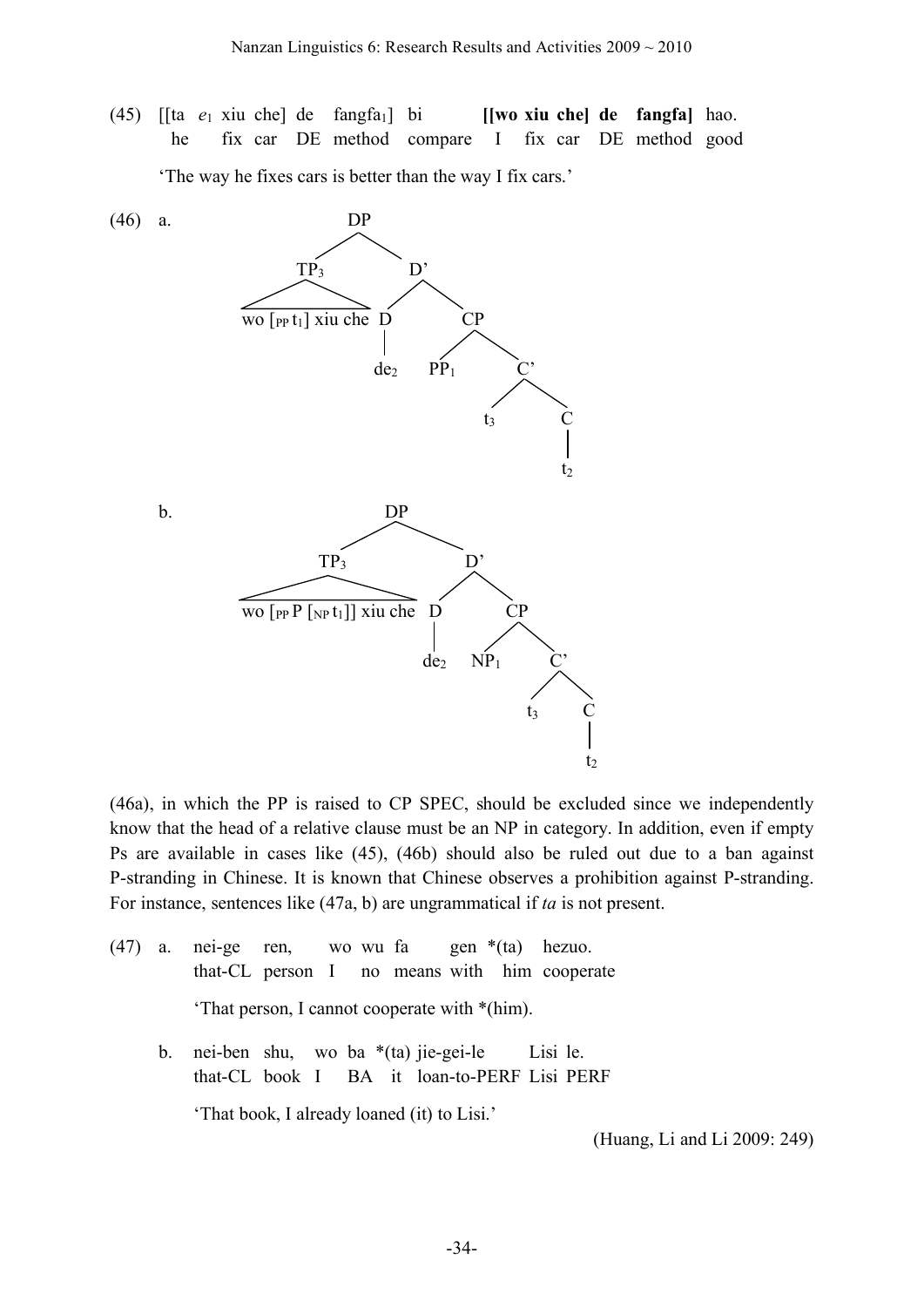Accordingly, whatever principle or constraint excludes (47a, b) rules out the possibility illustrated in (46b). We therefore conclude that the Kaynean-type analysis of relative clauses is not available for non-NP relatives, and that non-NP relatives must employ Op-movement. This type of relative clause is then adjoined to NP, as shown in (48):



Here, I assume that the relative clause can also be raised and adjoined to DP or it can be base-generated in a DP-adjoined position (see (25) for its NP-relative counterpart).

Armed with the structure in (48), we have a different explanation from A&L's regarding the unavailability of NP-ellipsis in non-NP relatives. For A&L, the auxiliary condition on the identification requirement on the relative Op discussed in Section 4 forces the relative head to be overt. Consequently, no matter whether a non-NP-relative precedes or follows a numeral-classifier sequence, NP-ellipsis is expected to be unavailable with non-NP relatives. In contrast, under the hybrid hypothesis, no NP-ellipsis is predicted to be permitted on structural grounds. Non-NP relatives necessarily have an adjunction structure, which means that the relative clauses in question do not occupy the DP SPEC position. As a result, no NP-ellipsis should be allowed.

We are now ready to present crucial data with this prediction in mind. First of all, when no NP-ellipsis takes place, of course, no problem arises no matter whether the relative clause precedes or follows the CLP, as shown in (49a, b):

(49) a. Lisi zhidao [Zhangsan xiu che de] [liang-ge] fangfa, Xiaohua ye zhidao know fix car DE two-CL method also know [Xiaobao xiu motuoche de] [liang-ge] fangfa. fix motorcycle DE two-CL method

> 'Lisi knows the two ways Zhangsan fixes cars. Xiaohua also knows the two ways Xiaobao fixes motorcycles.'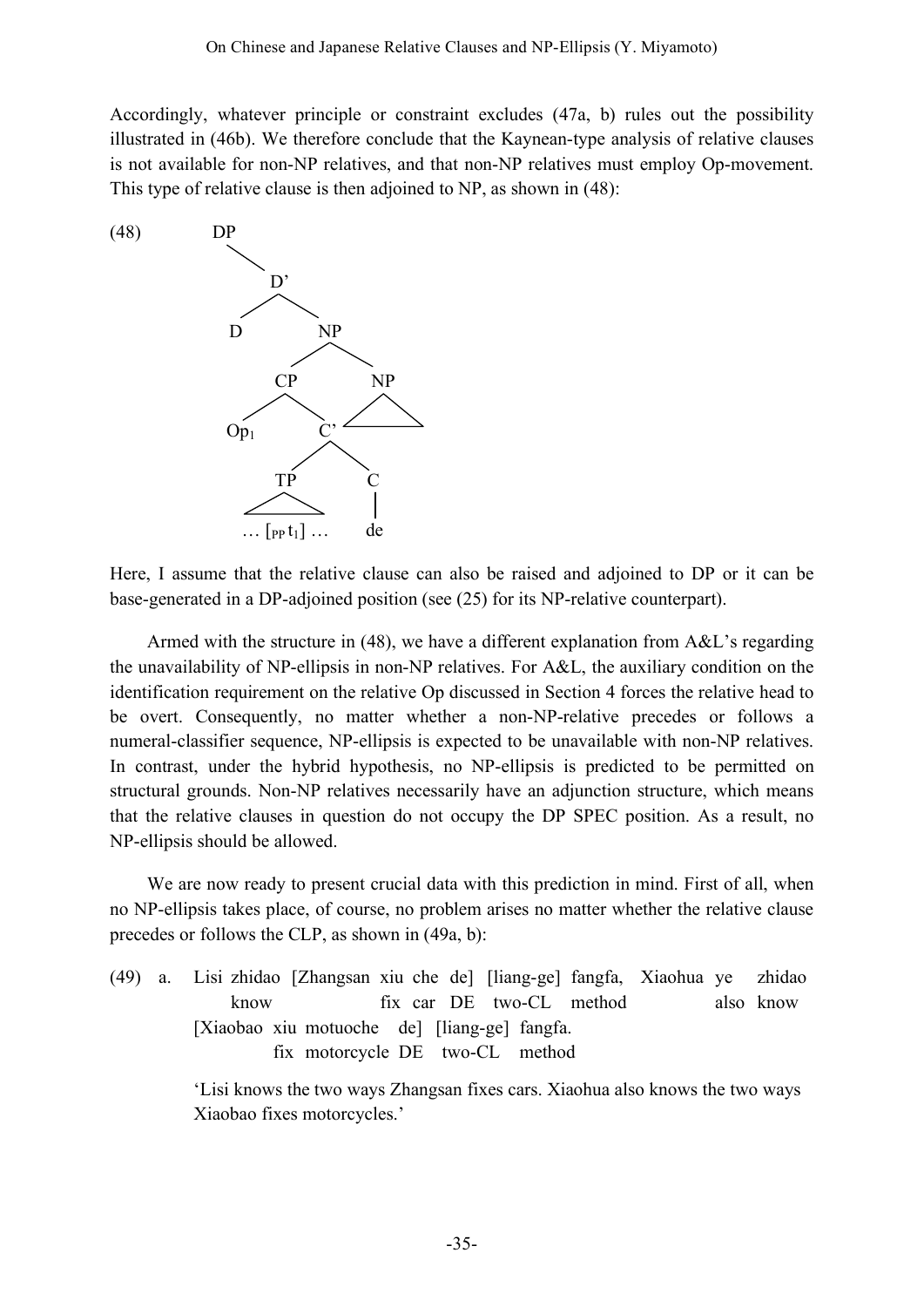b. Lisi zhidao [liang-ge] [Zhangsan xiu che de] fangfa, Xiaohua ye zhidao know two-CL fix car DE method also know [liang-ge] [Xiaobao xiu motuoche de] fangfa. two-CL fix motorcycle DE method

'Lisi knows the two ways Zhangsan fixes cars. Xiaohua also knows the two ways Xiaobao fixes motorcycles.'

However, when deletion takes place, (49a) becomes ungrammatical regardless of whether or not *liang-ge* is elided with *fangfa*. Consider (50):

(50) \*Lisi zhidao [Zhangsan xiu che de] [liang-ge] fangfa, Xiaohua ye zhidao know fix car DE two-CL method also know [Xiaobao xiu motuoche de] ([liang-ge]) [*e*]. fix motorcycle DE two-CL

'Lisi knows the two ways Zhangsan fixes cars. Xiaohua also knows the two ways Xiaobao fixes motorcycles.'

This example sharply contrasts with (39), repeated here as (51):

(51) Lisi diu-le [Zhangsan mai de] [liang-ben] shu, Huazi ye diu-le dump-PERF buy DE two-CL book also dump-PERF [Tailang mai de] ([liang-ben]) [*e*]. buy DE two-CL

'Lisi threw away the two books Zhangsan bought. Huazi also threw away the two books Tailang bought.'

(49b), in which the relative clause follows the numeral-classifier sequence, also becomes ungrammatical when *fangfa* is elided, as shown in (52):

(52) \*Lisi zhidao [liang-ge] [Zhangsan xiu che de] fangfa, Xiaohua ye zhidao know two-CL fix car DE method also know [liang-ge] [Xiaobao xiu motuoche de] [*e*]. two-CL fix motorcycle DE

'Lisi knows the two ways Zhangsan fixes cars. Xiaohua also knows the two ways Xiaobao fixes motorcycles.'

The (un)grammaticality of (49a, b), (50) and (52) therefore follows under either A&L's or the present proposal. When it comes to (49a, b), no ellipsis has taken place, and therefore, these examples are predicted to be grammatical. Under the hybrid hypothesis, the relative clause is adjoined to NP in (49b) whereas it is located in a DP-adjoined position in (49a). It is, however, worth reiterating here that we account for the unavailability of NP-ellipsis in (50) and (52) on purely structural grounds without referring to the auxiliary condition on the identification requirement on the relative Op, whose existence is yet to be motivated. I believe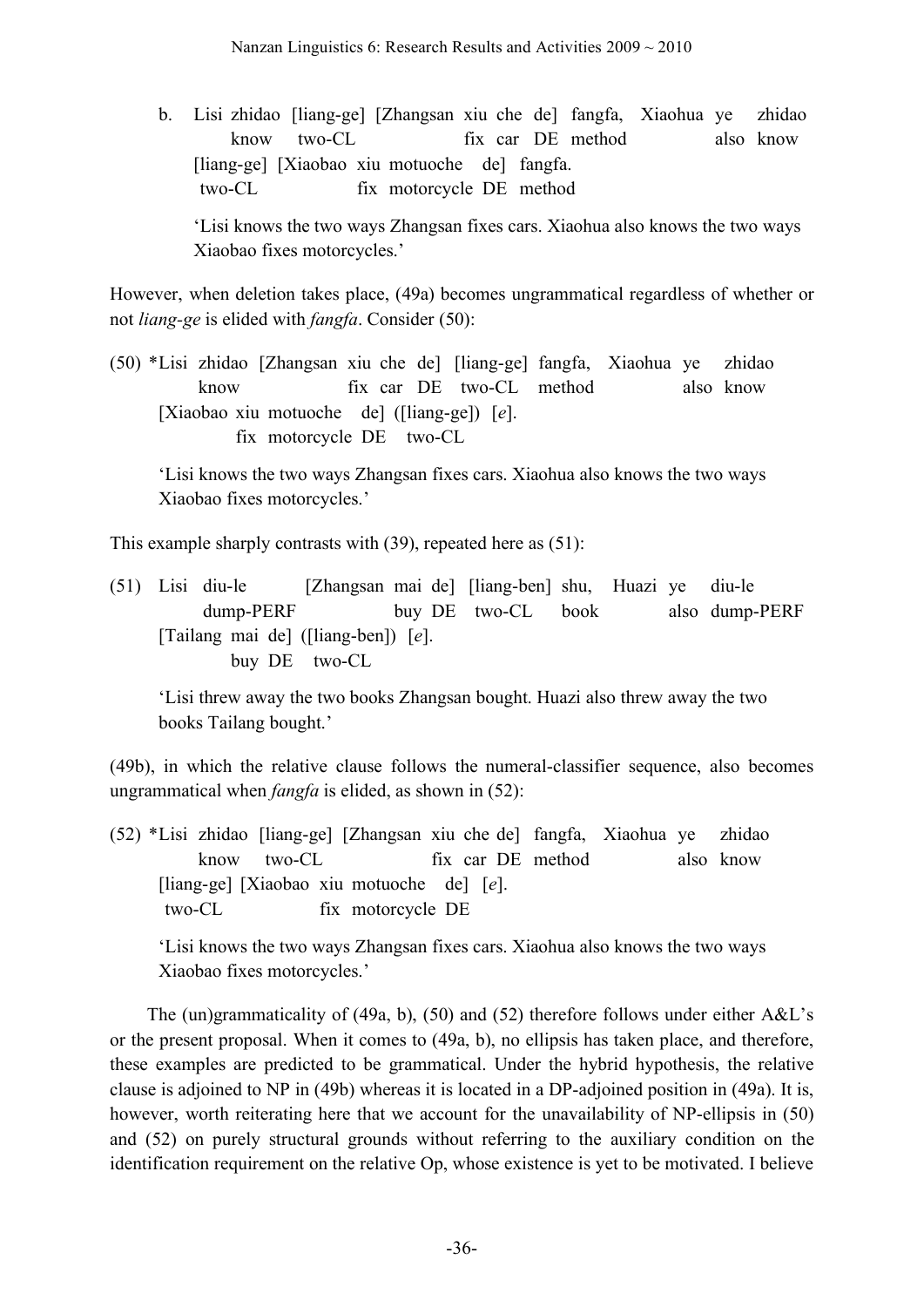that the fact that such a condition is not necessitated therefore favors the present proposal over A&L's.

### **5.3. Summary**

This section discussed two contexts where the head-raising option is unavailable. The section observed that NP-ellipsis cannot be triggered by a relative clause if it follows a numeral quantifier accompanied by a classifier. I showed that this fact is expected under the hybrid hypothesis, but it requires additional stipulations to be accommodated under A&L's proposal. In addition, I proposed that the contrast between NP relatives and non-NP relatives naturally follows under the hybrid hypothesis without any auxiliary assumption.

Simpson (2002) suggests that relative clauses are always derived through Kaynean head-raising. However, to the extent that the present hybrid hypothesis is correct, we are led to conclude that Simpson's suggestion is weakened. Section 5 presented two contexts where Kaynean head-raising is not an available option. Precisely in this case, relative clauses are left-adjoined and therefore head-final.

### **6. Relative Clauses with Resumption in Chinese**

As A&L observe, NP-ellipsis cannot be triggered by a relative clause with resumption either. Thus, (53) is ungrammatical in Chinese:

(53) wo xiang kan [[ni shuo Zhang hui dai ta<sub>1</sub> huilai de] \*(ren<sub>1</sub>)]. I want see you say will bring him back DE person

'I want to see the one that you said that Zhang would bring back.'

(Aoun and Li 2003: 183)

If (53) made use of the head-raising option, then the derivation should proceed as in (54):

(54) a. [DP [CP **[NP ren]1** [C' [TP ni shuo Zhang hui dai ta1 huilai] de]]]

- b.  $\left[\text{DP } [D' \text{ de}_2 [C] \text{ [NP } T \text{ en}]_1 \right] \left[\text{C'} [T \text{ P } \text{Pi} \text{ shuo Zhang hui dai ta}_1 \text{ huilai} \right] \left[\text{t}_2 \right]] \right]$
- c.  $[\text{DP } [\text{TP} \text{ ni } \text{huo } \text{Zhang } \text{hui } \text{dai } \text{ta}_1 \text{ huilai}]_3 [\text{D'} \text{de}_2 [\text{CP } [\text{NP } \text{ren}]_1 [\text{C'} \text{t}_3 \text{ t}_2]]]]$

If this derivation were permitted, we would expect (53) to allow NP-ellipsis. The fact that NP-ellipsis is impossible in (53) therefore indicates that the derivation illustrated in (54) is not an available option in Chinese relative clauses with resumption, which needs exploring.

I suggest that an identification requirement on resumptive pronouns provides an answer to this question. Safir's (1986) R(elative head)-binding is one such requirement. According to the R-binding requirement, resumptive pronouns must be R-bound. This R-binding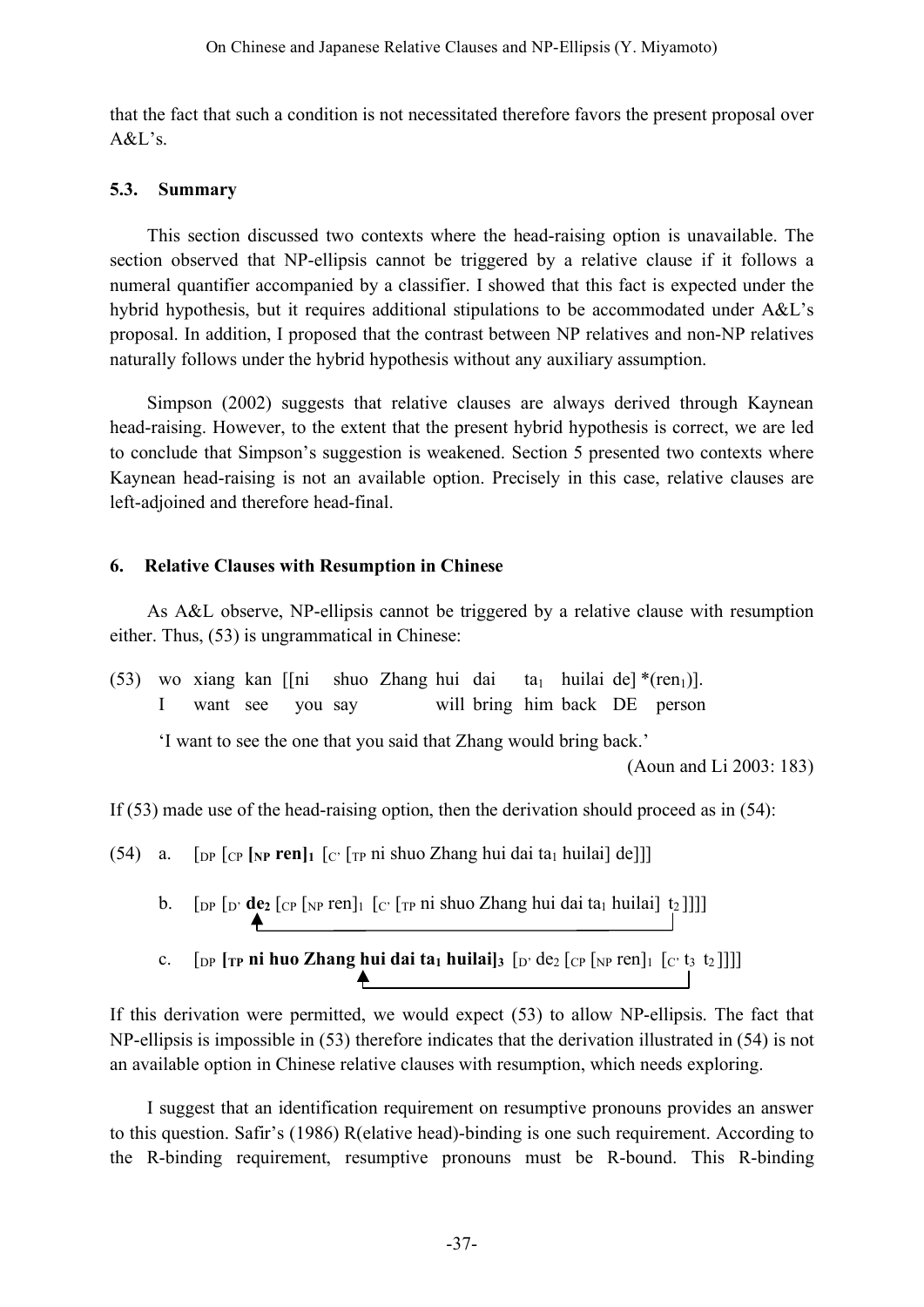requirement comes with an auxiliary locality condition that states that resumptive pronouns must be R-bound via an operator in CP SPEC. This locality condition then requires the presence of the Op in CP SPEC.

A&L (2003) independently provide evidence that a relative clause with resumption must contain a relative Op. Consider the paradigm in (55):

- (55) a. shei kandao-le [[shei shuo  $e_1$  mingtian yao biaoyan de] yanyuan<sub>1</sub>]. who see-PERF who say tomorrow will perform DE actor 'Who saw the actor that who said would perform tomorrow?'
	- b. \*shei kandao-le [[shei shuo ta<sub>1</sub> mingtian yao biaoyan de] yanyuan<sub>1</sub>]. who see-PERF who say he tomorrow will perform DE actor 'Who saw the actor that who said he would perform tomorrow?'
	- c. shei kandao-le [[Zhangsan shuo ta<sub>1</sub> mingtian yao biaoyan de] yanyuan<sub>1</sub>]. who see-PERF say he tomorrow will perform DE actor

'Who saw the actor that Zhangsan said he would perform tomorrow?'

(Aoun and Li 2003: 171-172)

Schematically, the structure of (55a, b) is as follows:

(56)  $[WH_1 ... [HP_R C Op ... e_1 / ta_1 ... de] NP_1]$ 

According to A&L, the contrast between (55a) and (55b) follows. This is because in the latter example, the relative clause projects a CP with its SPEC occupied by the relative Op, and this relative Op creates an island for extraction of WH<sub>1</sub>, whereas in the former example, the head-raising option is taken and therefore, no Op-movement is involved. Consequently, no island is created, and as a result,  $WH_2$  can take matrix scope. As shown in (55c), if  $WH_1$  is replaced by *Zhangsan*, (55b) becomes grammatical with the resumptive pronoun.

Aoun and Li also observe that in parallel to (55a, b), adjunct relativization, which necessarily involves Op-movement, also yields island effects, as shown in the contrast between (57a) and (57b):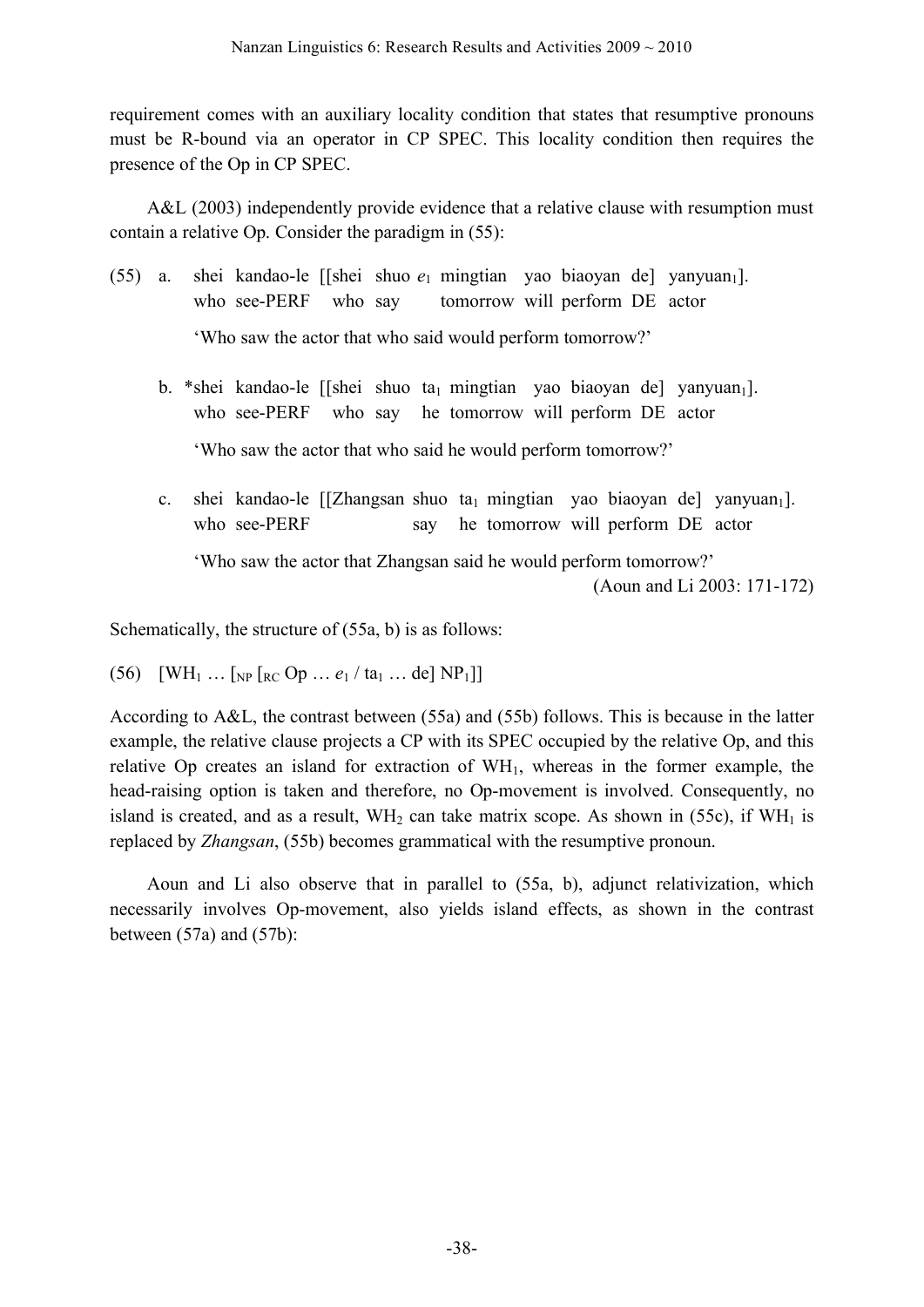- (57) a. ??shei tingdao-le [[ni jiao shei xiu che] de yuanyin]. who hear-PERF you ask whom fix car DE reason 'Who heard the reason you asked whom to fix the car?'
	- b. shei kandao-le [[ni jiao shei xiu] de che]. who see-PERF you ask whom fix DE car

'Who saw the car you asked whom to fix?'

(Aoun and Li 2003: 180)

The parallelism between (55b) and (57a) then confirms that Op-movement takes place in the former example.

In order to license the resumptive pronoun in (53), the relative clause must therefore project a CP and accommodate the relative Op. However, under the Kaynean head-raising option, what is raised to DP SPEC is a TP. Thus, (53) cannot make use of the head-raising option, which in turn means that the Op-movement option must be chosen. The structure of (53) must be as shown in (58):



In (58), the relative clause with resumption cannot satisfy the SPEC-R and therefore, should not allow NP-ellipsis. Accordingly, (53) is ungrammatical if *ren* is deleted.

It should be emphasized before closing this section that under the hybrid hypothesis, again, we account for the unavailability of NP-ellipsis in (53) without relying on A&L's auxiliary condition on the identification requirement of the relative Op.

#### **7. Relative Clauses in Japanese: CP-Relatives vs. TP-Relatives**

The discussion related to Chinese relative clauses so far is based on the assumption that Chinese relative clauses are headed by C. That is, Chinese relative clauses are CPs the head of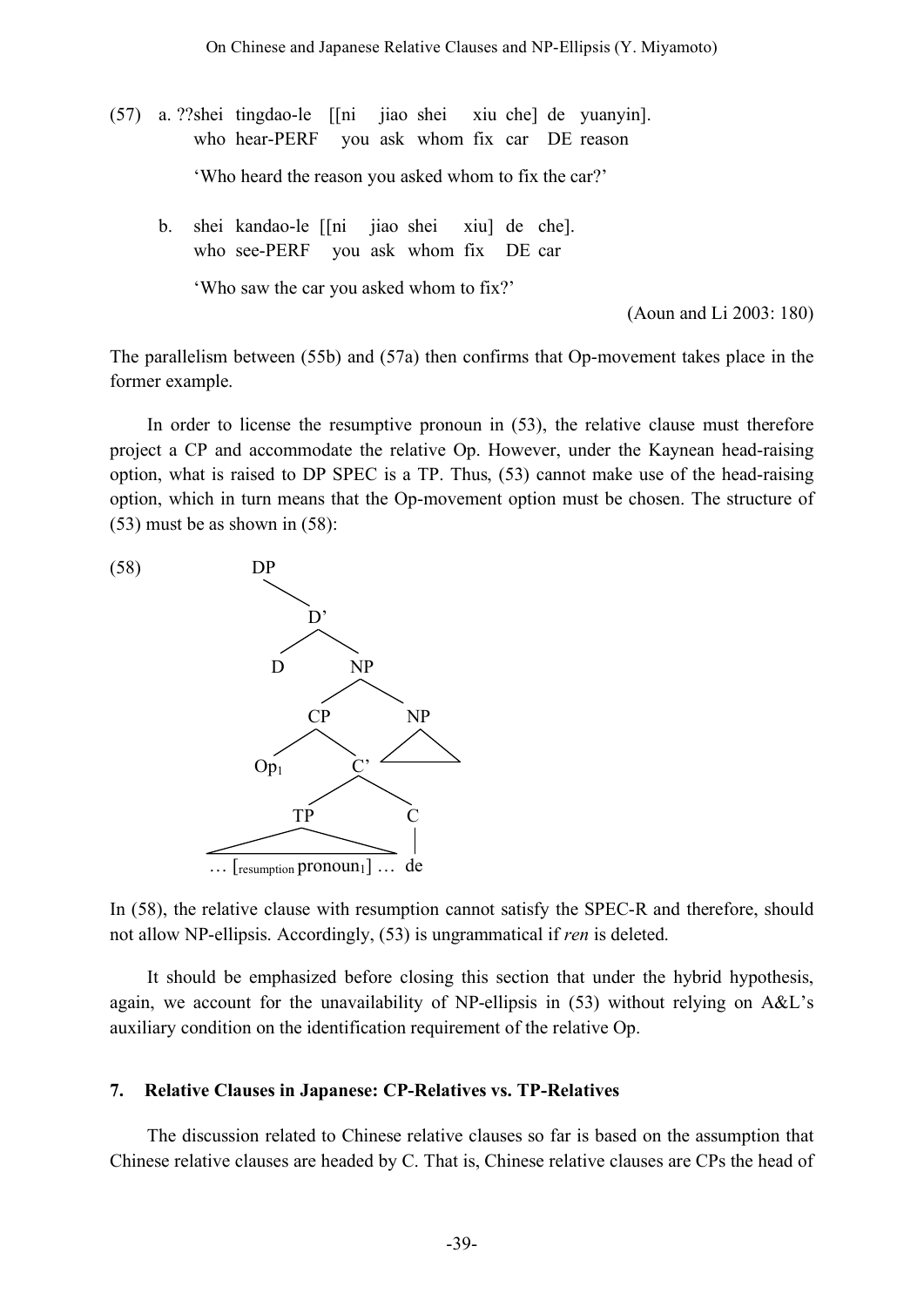which is occupied by *de*, which makes the Kaynean head-raising option available.

Yet, once we turn our attention to other East Asian languages, we find that Saito (1985), and then Murasugi (1991) show that Japanese relative clauses are TPs. This means that Japanese relative clauses cannot make use of Op-movement since there is no CP SPEC available for the Op to be raised to. The most straightforward evidence for this is based on the fact that long-distance dependency is not possible in Japanese adjunct relative clauses. In (59), *riyuu* 'reason' cannot refer to the reason why Taroo swam:

 $(59)$  \* $\lceil_{NP}$   $\lceil_{RC}$  Hanako-ga  $\lceil$  [Taroo-ga oyoida]-to] omotteiru] riyuu] -Nom  $-Nom$  swam-that think reason

'the reason Hanako thinks that Taroo swam'

This contrasts with the Chinese example in (60) in which *fangfa* 'reason' can refer to the reason why you should leave:

(60)  $\lceil_{NP} \rceil_{RC}$  [ta renwei [nimen yinggai likai]] de] fangfa] he think you should leave DE reason

'the reason why he thinks you should leave'

(Aoun and Li 2003: 177)

This asymmetry between Japanese and Chinese naturally follows if Chinese relative clauses, but not Japanese relative clauses, involve Op-movement. Under the hypothesis that Japanese relative clauses are TPs, this is exactly what we predict since there is no CP SPEC to which the Op can be raised in Japanese.

Maki (1995) also provides the same type of argument as the one by A&L discussed in Section 6, and shows that the relative Op is not present in Japanese relative clauses. Consider (61):

(61) kimi-wa [[RC Taroo-ga nani-o katta] riyuu]-o kiita-no. you-Top -Nom what-Acc bought reason-Acc ask-Q

'*Lit*. You asked for the reason why Taroo bought what.'

(Maki 1995: 86)

If the relative-Op-movement had taken place in (61), island effects would be predicted to arise in this example, in parallel to (55b). The absence of island effects in (61) therefore indicates that no relative Op needs to be present in Japanese relative clauses. This naturally follows from the hypothesis that Japanese relative clauses are TPs.

We then need to ask what the hypothesis that Japanese relative clauses are TPs can say about the Kaynean approach to Japanese relative clauses.<sup>6</sup> If we directly substantiated the

 $6$  See also Murasugi (2000a, b) for relevant discussion on this issue.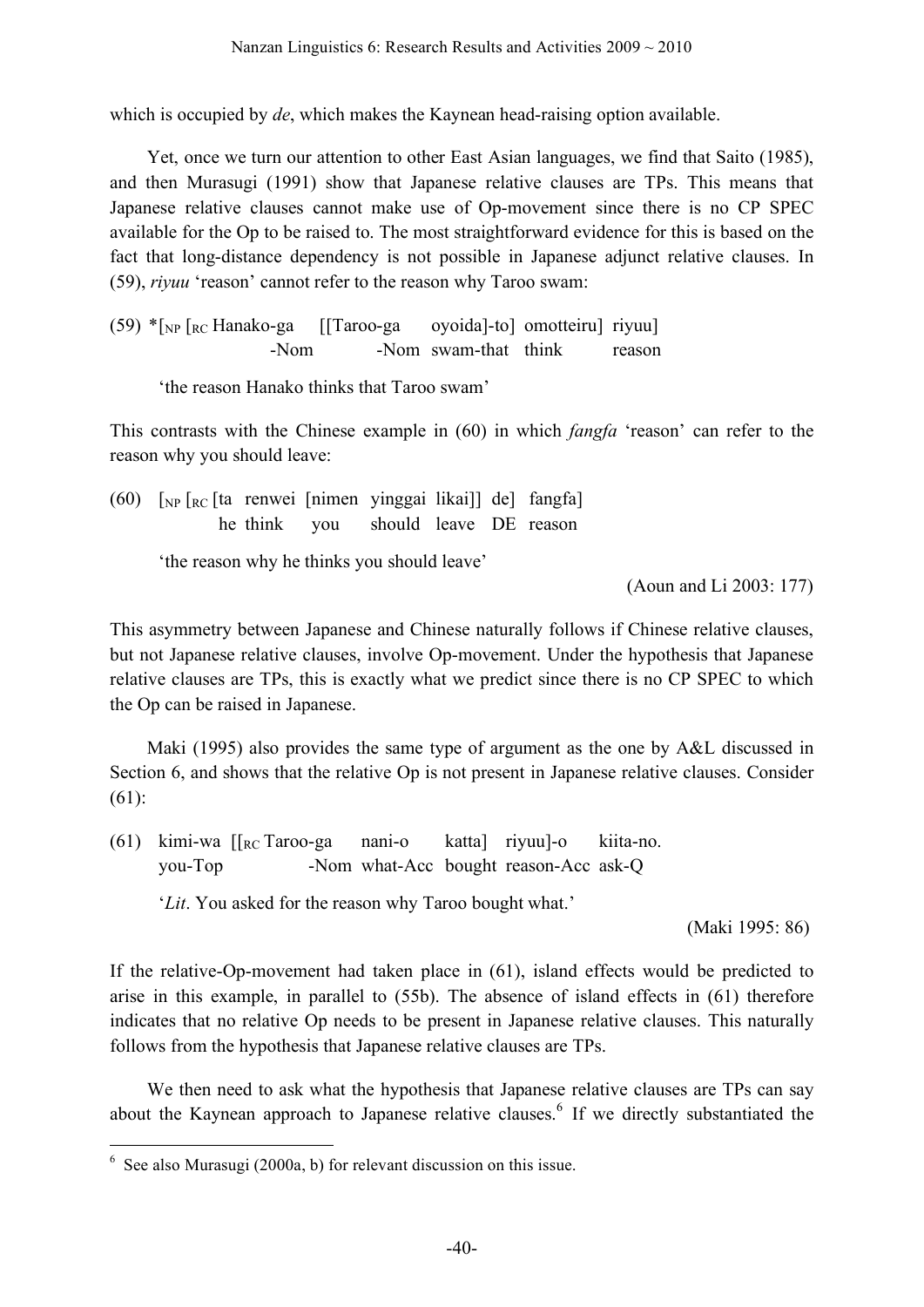hypothesis that Japanese relative clauses are TPs under the Kaynean approach, the structure of the nominal with a relative clause would be as in  $(62)$ .<sup>7</sup>



However, given the assumption that the D necessarily takes CP as its complement to make the intended relative-head-raising available, the structure in (62) cannot be maintained. Consequently, under the hybrid hypothesis, Japanese relative clauses must be adjoined to NP, as shown in  $(63)$ :



Since an adjunct cannot move to DP SPEC, a relative clause never comes to occupy DP SPEC. This correctly predicts the unavailability of NP-ellipsis, exemplified in (6), repeated here as  $(64)$ :

(64) [[Taroo-ga kinoo atta] hito]-wa yasashii ga, **[[Hanako-ga** -Nom yesterday saw person-Top kind though **-Nom kinoo atta] \*(hito)]**-wa kowai. yesterday saw **person-Top** scary

'The person Taroo saw yesterday is kind, but the person Hanako saw yesterday is scary.'

(Saito, Lin and Murasugi 2008: 263)

However, the entire picture is not as simple as this. We independently know that Japanese has the complementizer *no*. A representative case in point can be found in cleft sentences in Japanese, as exemplified in (65):

 $<sup>7</sup>$  I leave aside the question of whether DP is head-initial or head-final.</sup>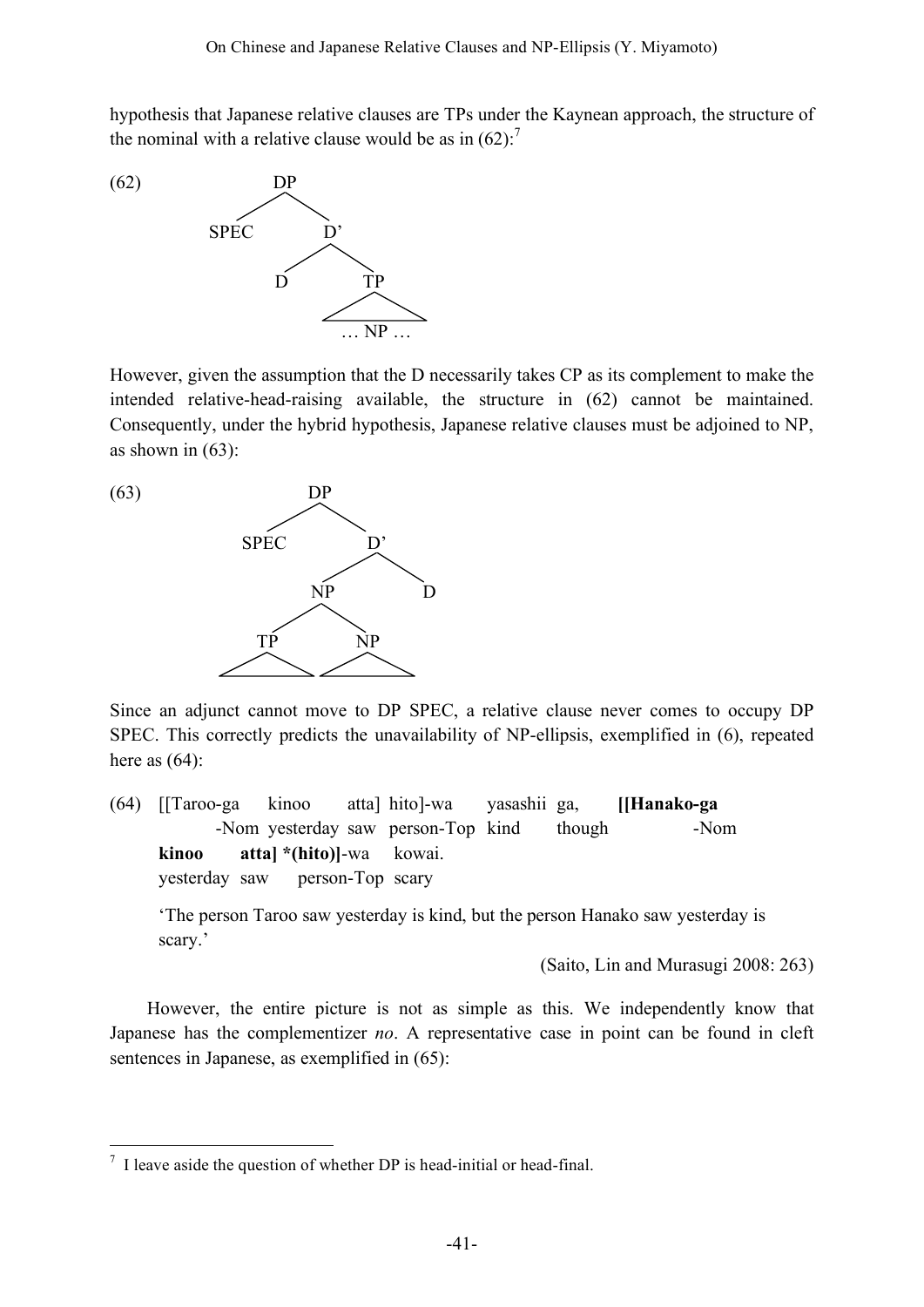(65) [[Taroo-ga kinoo hon-o uketotta]-no]-wa Hanako-kara da. -Nom yesterday book-Acc received-NO-Top -from is

'It is from Hanako that Taroo received a book yesterday.'

Hoji (1990) argues that the structure of  $(65)$  is as in  $(66)$ :

(66)  $\int_{CP} OP_1 \int_{TP} Taroo-ga kinoo t_1 hon-o uketotta]-no]-wa Hanako-kara da.$ 

Notice that this Op-based hypothesis of Japanese cleft sentences provides a natural account for the availability of long-distance dependency in (67):

(67) ? $[CP \text{Op}_1$  [TP Hanako-ga [CP [TP Taroo-ga oyoida]-to] omotteiru]-no]-wa -Nom swam-that think -NO-Top [PP sono riyuu-de] da. that reason-for is

'It is for that reason that Hanako thinks that Taroo swam.'

Cleft sentences are CPs, which allow Op-movement to take place. Consequently, the dependency in point should be available in cleft sentences. This results in the contrast between (59) and (67), as pointed out by Murasugi (1991).

We are now left needing to explain why the complementizer *no*, which is available in cleft sentences, cannot occupy the C position in relative clauses, in the way illustrated in (68):



If the derivation in (68) were available for Japanese relative clauses, we would again predict that NP-ellipsis can be triggered by a relative clause, contrary to fact.

At this point it is important to notice that in Japanese relative clauses, but not in cleft sentences, the predicate is in the noun-modifying form, or the *rentai* form under traditional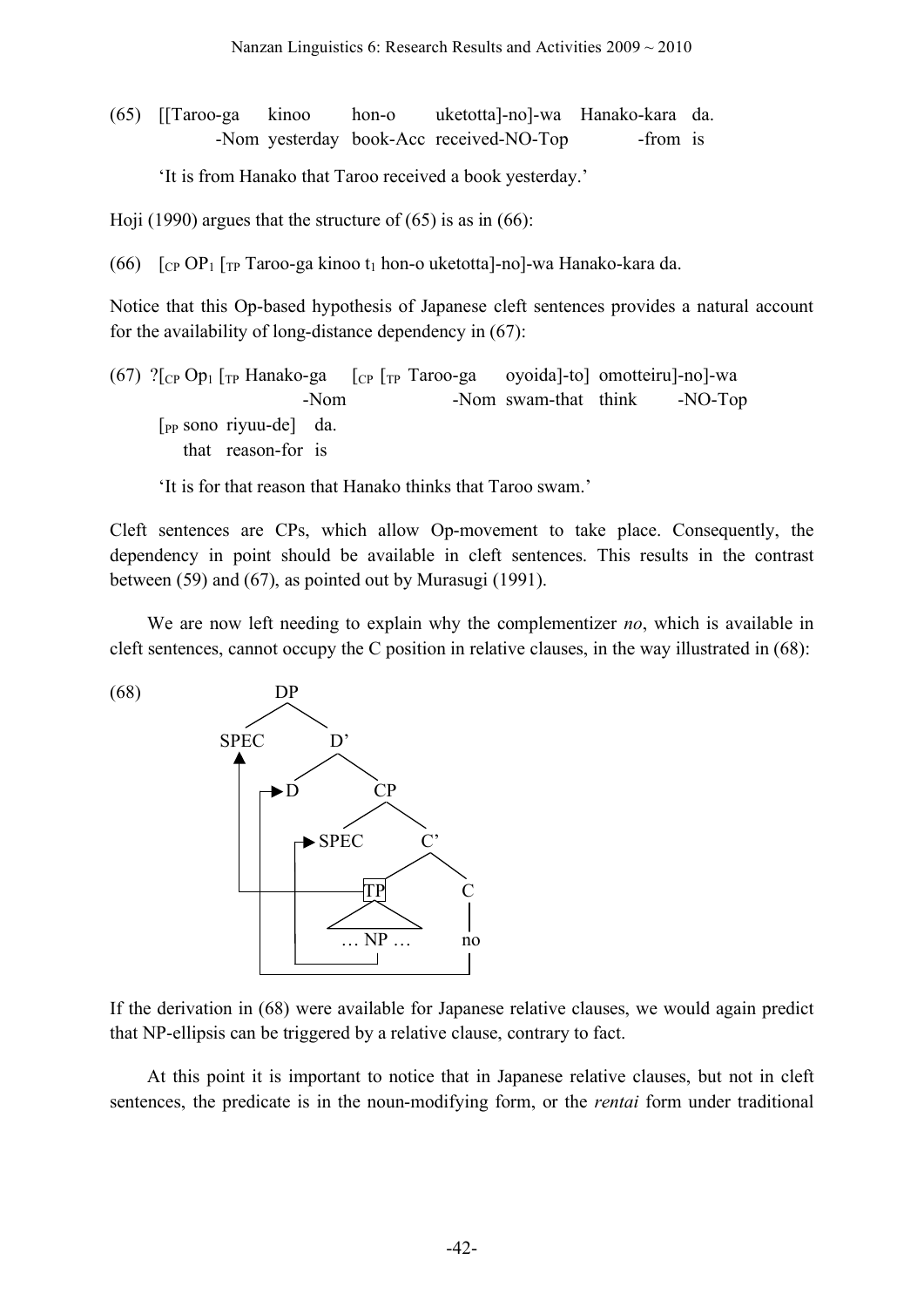Japanese grammar. <sup>8</sup> One way to identify the *rentai* form is to attach the adverbial particle *dake* 'only' to the predicate under consideration. The point is that *dake* cannot attach to a predicate in the non-*rentai*-form (see Kishimoto 2005). As we predict, *dake* can attach to the relative clause TP, but not to the TP in the presuppositional part of a cleft sentence, as shown in the contrast between (69a) and  $(69b)$ :

| (69) |             | a. [[Taroo-ga tegami-o uketotta](*-dake)-no]-wa tomodachi-kara da.<br>is<br>-Nom letter-Acc received only-NO-Top friend-from |
|------|-------------|------------------------------------------------------------------------------------------------------------------------------|
|      |             | 'It is from Hanako that Taroo (only) received a letter.'                                                                     |
|      | $b_{\cdot}$ | tegami-o uketotta dake-no tomodachi<br>-Nom letter-Acc received-only-NO friend                                               |
|      |             | 'the friend from whom Taroo only received a letter'                                                                          |
|      | $c_{\cdot}$ | tegami-o uketotta](*-no)] tomodachi<br>[ $Taroo-ga$ ]<br>-Nom letter-Acc received -NO friend                                 |
|      |             | 'the friend from whom Taroo received a letter'                                                                               |

I then speculate that the complementizer *no* cannot select TP with a predicate in the *rentai*-form, which means that Japanese does not allow CP relatives or  $CP_{PCNP}$ 's altogether (see Murasugi 1991). Consequently, the derivational steps given in (68) should not be available.<sup>10</sup> In (69b), *no* is not a complementizer but the genitive marker. The genitive marker

<sup>&</sup>lt;sup>8</sup> I thank M. Saito (p.c.) for bringing my attention to the significance of the form of the predicate here. See Kikuta (2002) and Saito (2004) for discussion on the form of a predicate in a Japanese relative clause, with special attention to the nominative/genitive conversion phenomenon.

<sup>&</sup>lt;sup>9</sup> I am indebted to H. Kishimoto (p.c.) for pointing out the importance of adverbial particles in Japanese relative clauses.

<sup>10</sup> This makes a further prediction. Although *no* appears in relative clauses, NP-ellipsis should not be permitted since the head-raising option is unavailable in Japanese altogether. This prediction seems to be borne out. Consider (i):

<sup>(</sup>i) [[gakubusei-ga shidookyooin-ni miseru] amae]-wa [[undergraduates-Nom academic advisor-to show emotional dependency-Top taitei yuruseru-ga, [[Taroo-ga gakushironbun-teishutsu-mae-ni ichijiteki-ni most of the time can allow-though [Magnon-Nom B.A.thesis-submission-before temporarily miseta] \*(amae)]-wa yurusenai. showed emotional dependency-Top cannot allow

<sup>&#</sup>x27;The emotional dependency that undergraduates show to their academic advisors is usually OK, but the emotional dependency that Taroo showed to his academic advisor temporarily cannot be tolerated.'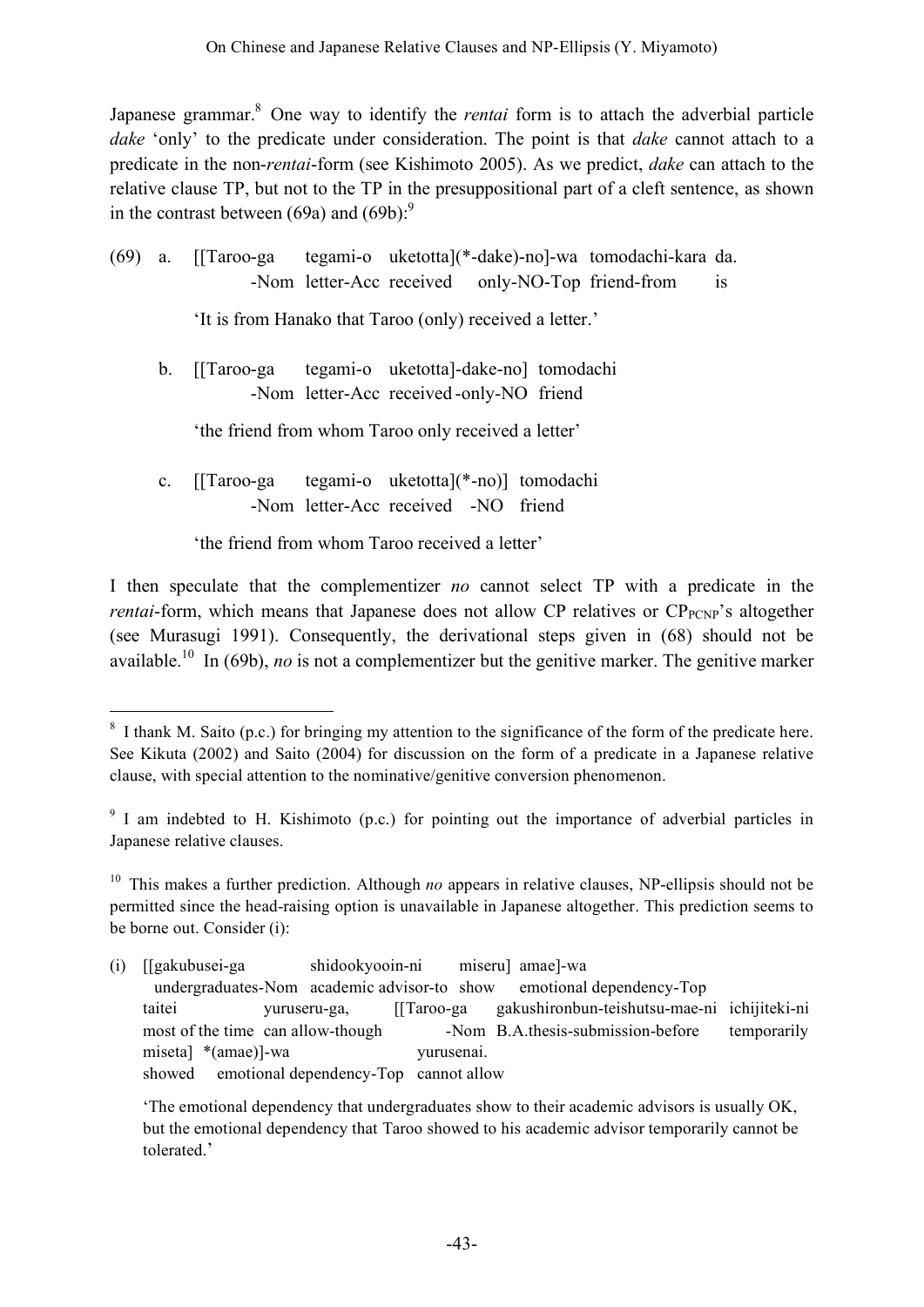is inserted due to the genitive-insertion rule (Kitagawa and Ross 1982). The contrast between (69b) and (69c) then shows that genitive-insertion becomes available if *no* is not adjacent to a predicate in the *rentai*-form (see Kishimoto 2005).

Under this stipulation, in contrast to relative clauses, the complementizer *no* is naturally expected to appear in cleft sentences. This in turn makes Op-movement available in the sentences in question. Thus, the above-mentioned contrast between cleft sentences and relative clauses with respect to long-distance dependency still follows.

To summarize this section, the difference between Chinese and Japanese relative clauses, or the one between CP-relatives and TP-relatives, boils down to the presence or absence of an appropriate C head in the Kaynean relative clause formation. The Japanese complementizer *no* cannot appear in relative clauses because the predicate in a relative clause is in the noun-modifying form. This forces Japanese to have the traditional adjunction structure for relative clauses.

## **8. Concluding Remarks**

<u>.</u>

Based on the fact that Chinese relative clauses can trigger NP-ellipsis, this paper examined the context where the ellipsis in point can take place. The paper showed that NP-ellipsis is not always possible with Chinese relative clauses. Examining the contexts for NP-ellipsis triggered by a relative clause, this paper proposed that in principle, Chinese relative clauses make use of both head-raising and Op-movement. The paper then compared our proposal with Aoun and Li's (2003) similar proposal. I showed that the two proposals make different predictions and that my proposal provides a wider coverage of data. In addition, under my proposal, when accounting for the unavailability of the NP-ellipsis expected to be triggered by non-NP relatives and NP-relatives with resumption, A&L's auxiliary condition on the identification requirement on relative Op can be dispensed with.

Even when the relative clause is accompanied by *dake*-*no*, *amae* 'emotional dependency' cannot be elided, as shown in (ii):

(ii) [[gakubusei-ga shidookyooin-ni miseru] amae]-wa [[undergraduates-Nom academic advisor-to show emotional dependency-Top taitei yuruseru-ga, [[Taroo-ga gakushironbun-teishutsu-mae-ni ichijiteki-ni most of the time can allow-though and  $\sum_{n=1}^{\infty}$  -Nom B.A.thesis-submission-before temporarily miseta]-dake-no ???(amae)]-wa yurusenai. showed-only-NO emotional dependency-Top cannot allow

'The emotional dependency that undergraduates show to their academic advisors is usually OK, but the emotional dependency that Taroo only showed to his academic advisor temporarily cannot be tolerated.'

Given the hypothesis that Japanese relative clauses always make use of an adjunction structure, this is exactly what we predict.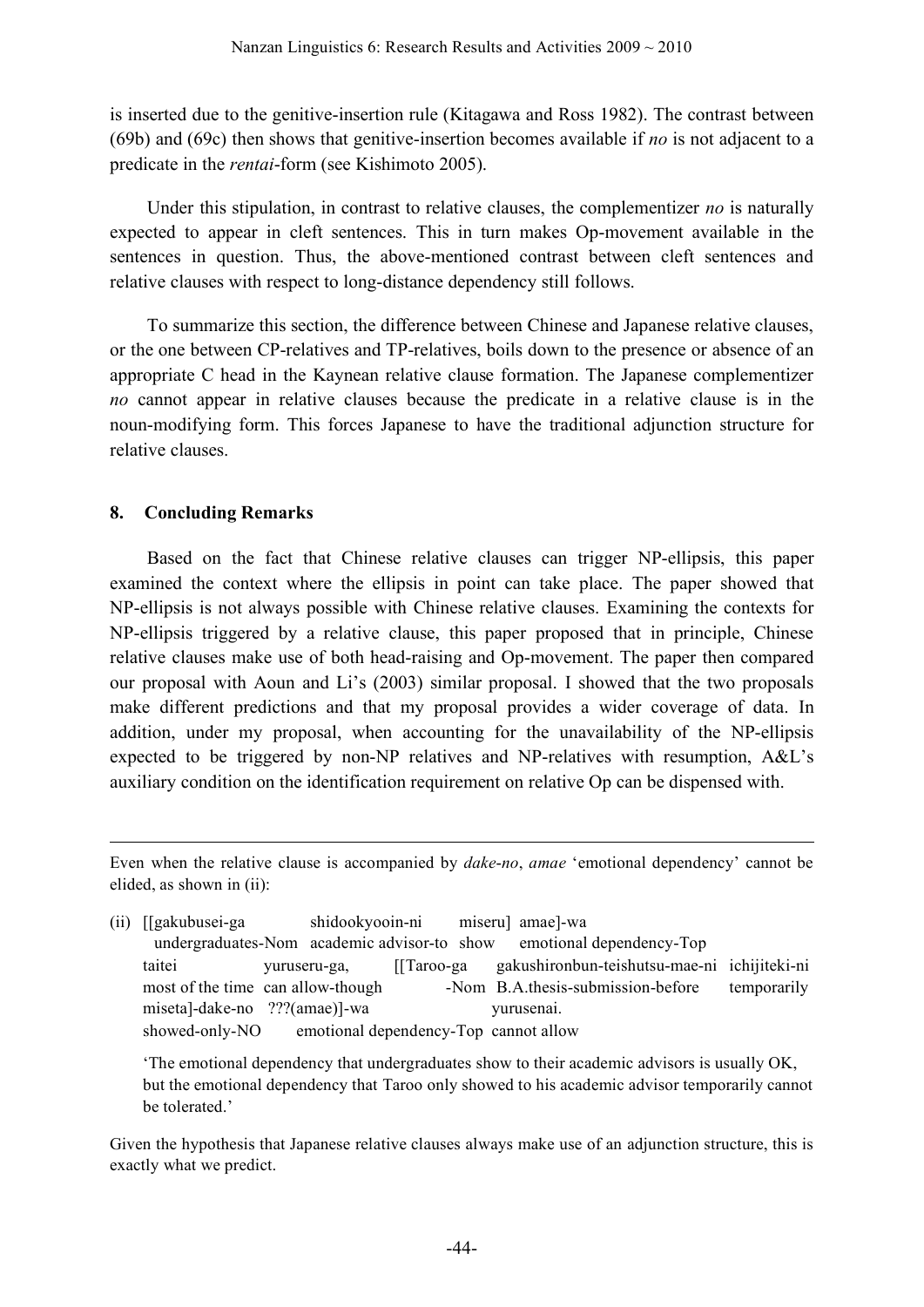Cross-linguistically, I suggest that the (un)availability of NP-ellipsis in Chinese and Japanese relative clauses is ultimately accounted for by the presence or absence of an appropriate C head in these two languages.

## **References**

- Aoun, J. and Y.-H. A. Li (2003) *Essays on the Representational and Derivational Nature of Grammar: the Diversity of Wh-Constructions*, MIT Press, Cambridge, Mass.
- Brame, M. (1968) "A New Analysis of the Relative Clause: Evidence for an Interpretive Theory," ms., MIT.
- Chao, Y.-R. (1968) *A Grammar of Spoken Chinese*, University of California Press, Berkeley.
- Cheng, L. L.-S. and R. Sybesma (1999) "Bare and Not-So-Bare Nouns and the Structure of NP," *Linguistic Inquiry* 30, 509-542.
- Chomsky, N. (1977) "On Wh-movement," in P. Culicover, T. Wasow, and A. Akmajian, eds., *Formal Syntax*, Academic Press, New York, 71-132.
- Del Gobbo, F. (2003) *Appositives at the Interface*, Ph.D. dissertation, University of California, Irvine.
- Geis, M. (1970) *Adverbial Subordinate Clauses in English*, Ph.D. dissertation, MIT.
- Hsieh, M.-L. (2005) "Two Types of Modifiers and Parallelisms between DPs and TPs in Chinese," *Language and Linguistics* 6, 397-429.
- Huang, C.-T. J. (1982) *Logical Relations in Chinese and the Theory of Grammar*, Ph.D. dissertation, MIT.
- Huang, C.T. J., Y.-H. A. Li, and Y. Li (2009) *The Syntax of Chinese*, Cambridge University Press, Cambridge.
- Hulsey, S. and U. Sauerland (2006) "Sorting Out Relative Clauses," *Natural Language Semantics* 14, 111-137.
- Kayne, R. (1993) "Toward a Modular Theory of Auxiliary Selection," *Studia Linguistica* 47, 3-31.
- Kayne, R. (1994) *The Antisymmetry of Syntax*, MIT Press, Cambridge, Mass.
- Kikuta, C. (2002) "Ga/No Conversion in the New Light: A Non-Derivational, Mixed Category Analysis," *Doshisha Studies in English* 74, 93-136.
- Kishimoto, H. (2005) *Toogo Koozoo-to-Bunpoo Kankei*, Kuroshio, Tokyo.
- Kitagawa, C. and C. Ross (1982) "Prenominal Modification in Chinese and Japanese," *Linguistic Analysis* 9, 19-53.
- Kuno, S. (1973) *The Structure of Japanese Language*, MIT Press, Cambridge, Mass.
- Larson, R. (1990) "Extraction and Multiple Selection in PP," *Linguistic Review* 7, 169-182.
- Li, Y.-H. A. (1999) "Plurality in a Classifier Language," *Journal of East Asian Linguistics* 8, 75-99.
- Lin, T.-H. J, K. Murasugi, and M. Saito. (2001) "Modification and Specification: An Investigation of No and De," Paper presented at the  $10<sup>th</sup>$  Annual Meeting of the International Association of Chinese Linguistics, June 22-24, The University of California, Irvine.
- Lobeck, A. (1990) "Functional Heads as Proper Governors," *Proceedings of the North East Linguistic Society* 20, 348-362.
- Lu, B. (1998) *Left-Right Asymmetries of Word Order Variation: A Functional Explanation*, Ph.D. dissertation, University of Southern California.
- Maki, H. (1995) *The Syntax of Particles*, Ph.D. dissertation, University of Connecticut, Storrs.
- Murasugi, K. (1991) *Noun Phrases in Japanese and English: A Study in Syntax, Learnability, and Acquisition*, Ph.D. dissertation, University of Connecticut, Storrs.